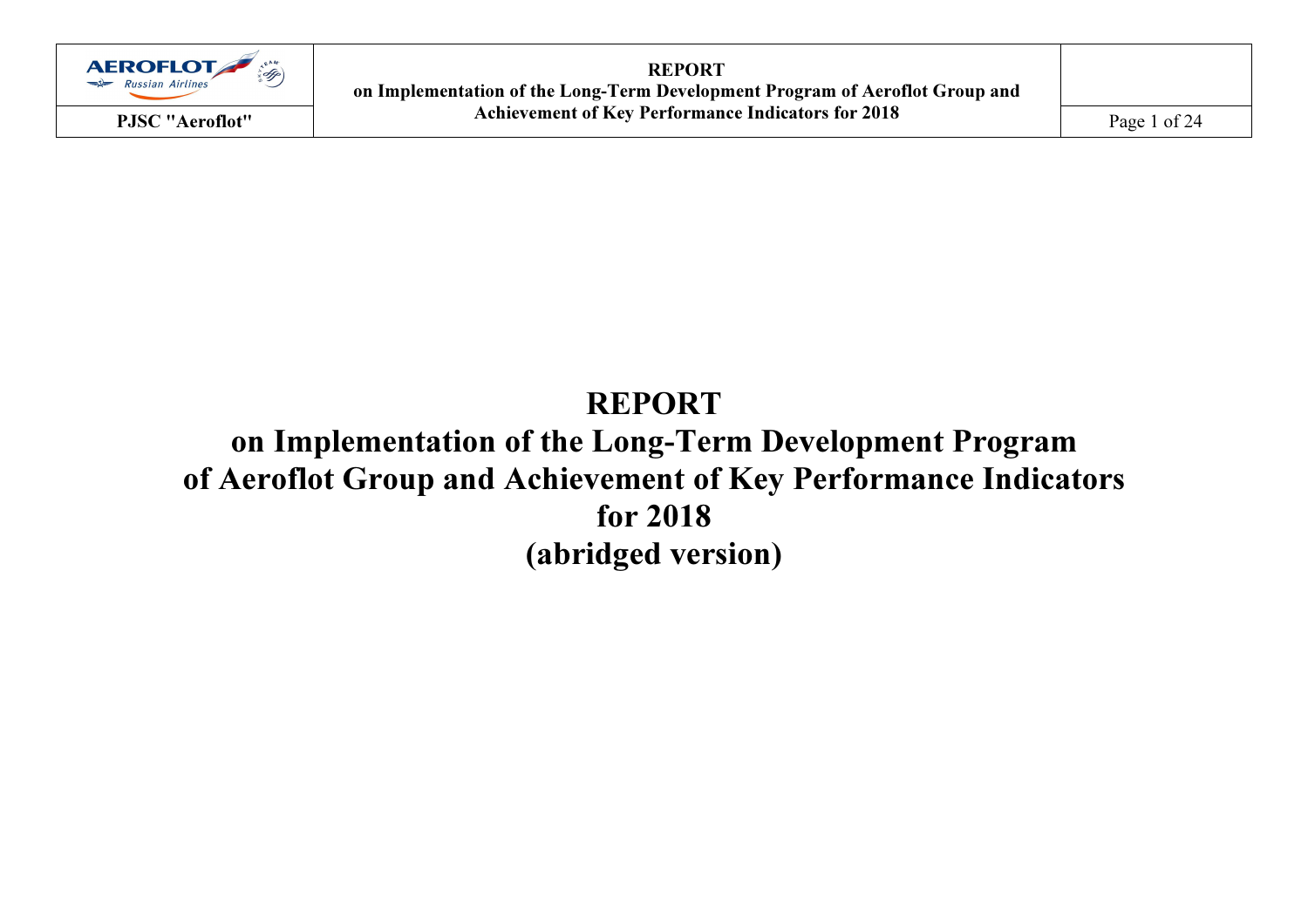

REPORT on Implementation of the Long-Term Development Program of Aeroflot Group and PJSC "Aeroflot" Achievement of Key Performance Indicators for 2018 Page 2 of 24

# TABLE OF CONTENTS

| TERMS, DEFINITIONS AND ABBREVIATIONS                                                                          |  |
|---------------------------------------------------------------------------------------------------------------|--|
|                                                                                                               |  |
| 1.1                                                                                                           |  |
| COMPARISON OF ACTUAL VALUES OF KPIs WITH PLANNED (TARGET) VALUES. ANALYSIS OF THE REASONS<br>1.2              |  |
|                                                                                                               |  |
|                                                                                                               |  |
| 3. RELATION OF THE LEVEL OF IMPLEMENTATION OF KPIs TO REMUNERATION OF THE COMPANY'S TOP MANAGEMENT, INCLUDING |  |
| ESTABLISHMENT OF RESPONSIBILITY OF THE TOP MANAGEMENT FOR FAILURE TO REACH THE SET KPIs. INFORMATION          |  |
| ON CASCADING KPIs ACROSS THE MANAGEMENT LEVELS, ON LINKAGE TO REMUNERATION OF THE MANAGEMENT15                |  |
|                                                                                                               |  |
|                                                                                                               |  |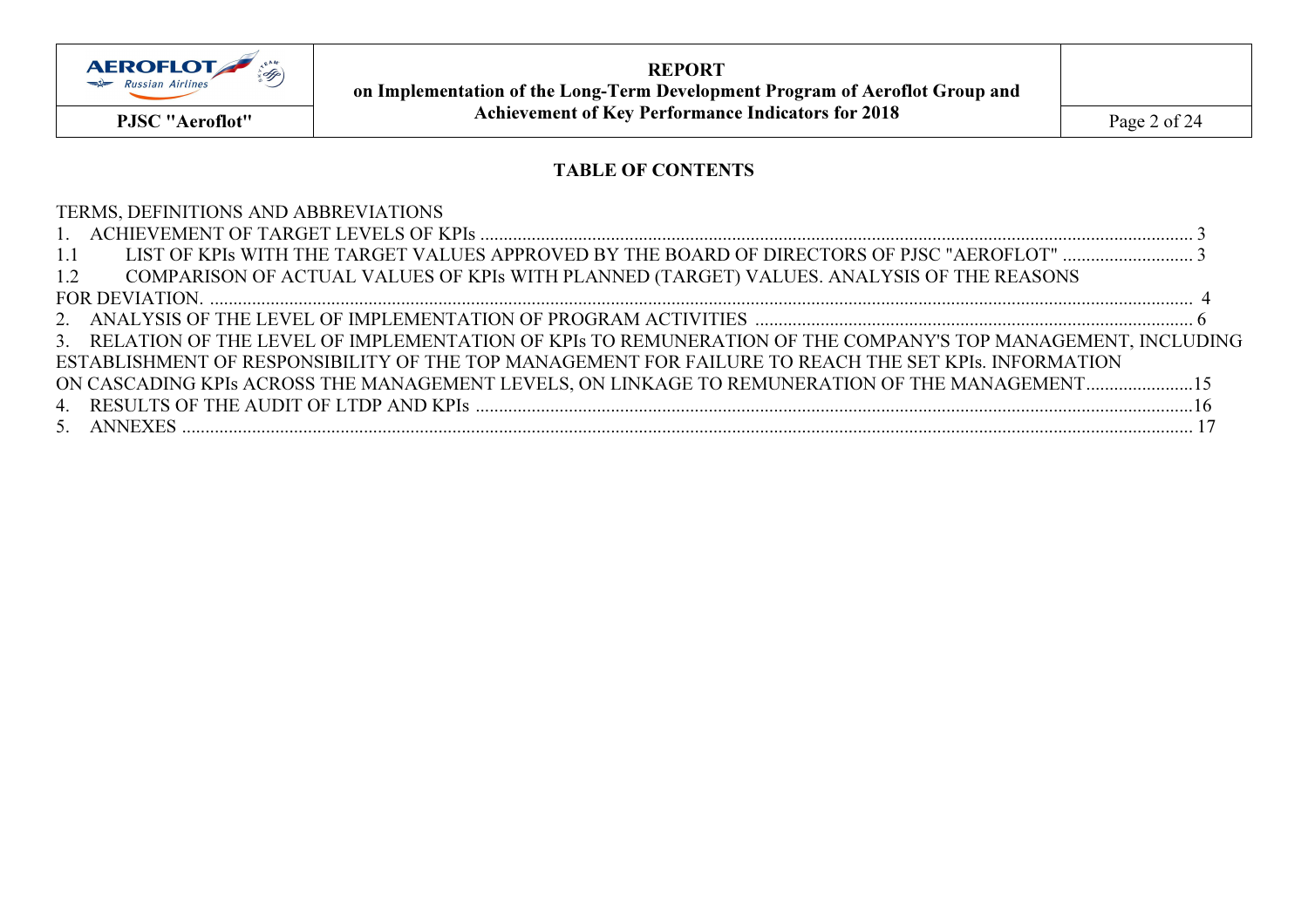

REPORT on Implementation of the Long-Term Development Program of Aeroflot Group and Achievement of Key Performance Indicators for 2018 PJSC "Aeroflot" $Page 3 of 24$ 

# 1. ACHIEVEMENT OF TARGET LEVELS OF KPIs

 $\mathcal{D}$ 

#### 1.1 LIST OF KPIs WITH THE TARGET VALUES APPROVED BY THE BOARD OF DIRECTORS OF PJSC "AEROFLOT" 1.2

Table 1. LIST OF KPIs WITH THE TARGET VALUES APPROVED BY THE BOARD OF DIRECTORS OF PJSC "AEROFLOT"

| No.              | KPI Name                                                                                              | Weight for 2018 | Unit of<br>measurement   | Target value for Target value<br>the 1st quarter of for the 2nd<br>2018 |                      | Target value<br>for the 3rd<br>quarter of 2018 quarter of 2018 2018 | Target value<br>for the 4th<br>quarter of | <b>Target value</b><br>for the year<br>2018 |
|------------------|-------------------------------------------------------------------------------------------------------|-----------------|--------------------------|-------------------------------------------------------------------------|----------------------|---------------------------------------------------------------------|-------------------------------------------|---------------------------------------------|
|                  | ROIC (for "Aeroflot" Group)                                                                           | 20.0%           | $\%$                     | _*                                                                      | _*                   |                                                                     | _*                                        | 12.9%                                       |
|                  | Total shareholder return (TSR) (for Aeroflot Group)                                                   | $10.0\%$        | $\%$                     | *                                                                       | $^\star$             | *                                                                   | ∗                                         | <b>20%</b>                                  |
| 3.               | Long-term debt/EBITDAR (for "Aeroflot" Group)                                                         | $5.0\%$         | $\overline{\phantom{a}}$ | _*                                                                      | $-$ *                | _*                                                                  | _*                                        | 0.75                                        |
| $\overline{4}$ . | Integrated Key Performance Indicator for Innovative Activities<br>(IKPIIA) (for Aeroflot Group)       | $10.0\%$        | $\frac{0}{0}$            | $\ast$                                                                  | $\mathbf{r}^{\star}$ | *                                                                   | *                                         | 100%                                        |
| 5.               | <b>Investment Program Efficiency (for Aeroflot Group)</b>                                             | $5.0\%$         | $\overline{\phantom{0}}$ | _*                                                                      | $-$ *                | _*                                                                  | _*                                        | 10.91                                       |
| 6                | Cost of Available Seat-Kilometres (for Aeroflot Group)                                                | $5.0\%$         | cent/kkm                 | $\cdot^*$                                                               | $\star$              | *                                                                   | *                                         | 4.9                                         |
| 7.               | Share of financing with state support in the total amount of raised<br>financing (for Aeroflot Group) | $5.0\%$         | $\frac{0}{0}$            | $\overline{\phantom{a}}$                                                | $-$ *                | _*                                                                  | _*                                        | 0%                                          |
| 8.               | Punctuality of flights (for Aeroflot Group)                                                           | $5.0\%$         | $\frac{0}{0}$            | 87.0%                                                                   | 87.0%                | 87.0%                                                               | 87.0%                                     | 87.0%                                       |
| 9.               | Aircraft safety factor of PJSC "Aeroflot"                                                             | 15.0%           | $\frac{0}{0}$            | 99.957%                                                                 | 99.957%              | 99.957%                                                             | 99.957%                                   | 99.957%                                     |
| 10.              | Passanger load factor (for Aeroflot Group)                                                            | $10.0\%$        | $\frac{0}{0}$            | 78.3%                                                                   | 83.0%                | 88.2%                                                               | 79.5%                                     | 82.0%                                       |
|                  | Labour productivity (for Aeroflot Group)                                                              | $10.0\%$        | mln kkm/person $0.972$   |                                                                         | 1.099                | 1.236                                                               | 1.124                                     | 4.489                                       |

List, weights and target values of KPIs of the LTDP/GD for 2018 were approved by the BoD on 21.12.17 (minutes No. 7), updated from the 2nd quarter of 2018 by resolution of the BoD dated 26.04.2018 (minutes No. 13) and from the 3rd quarter of 2018 - by resolution of the BoD dated 31.10.2018 (minutes No. 7) in connection with the approval of the adjusted budget of Aeroflot Group for 2018. \*KPI performance is assessed on the basis of actual performance results for the reporting year.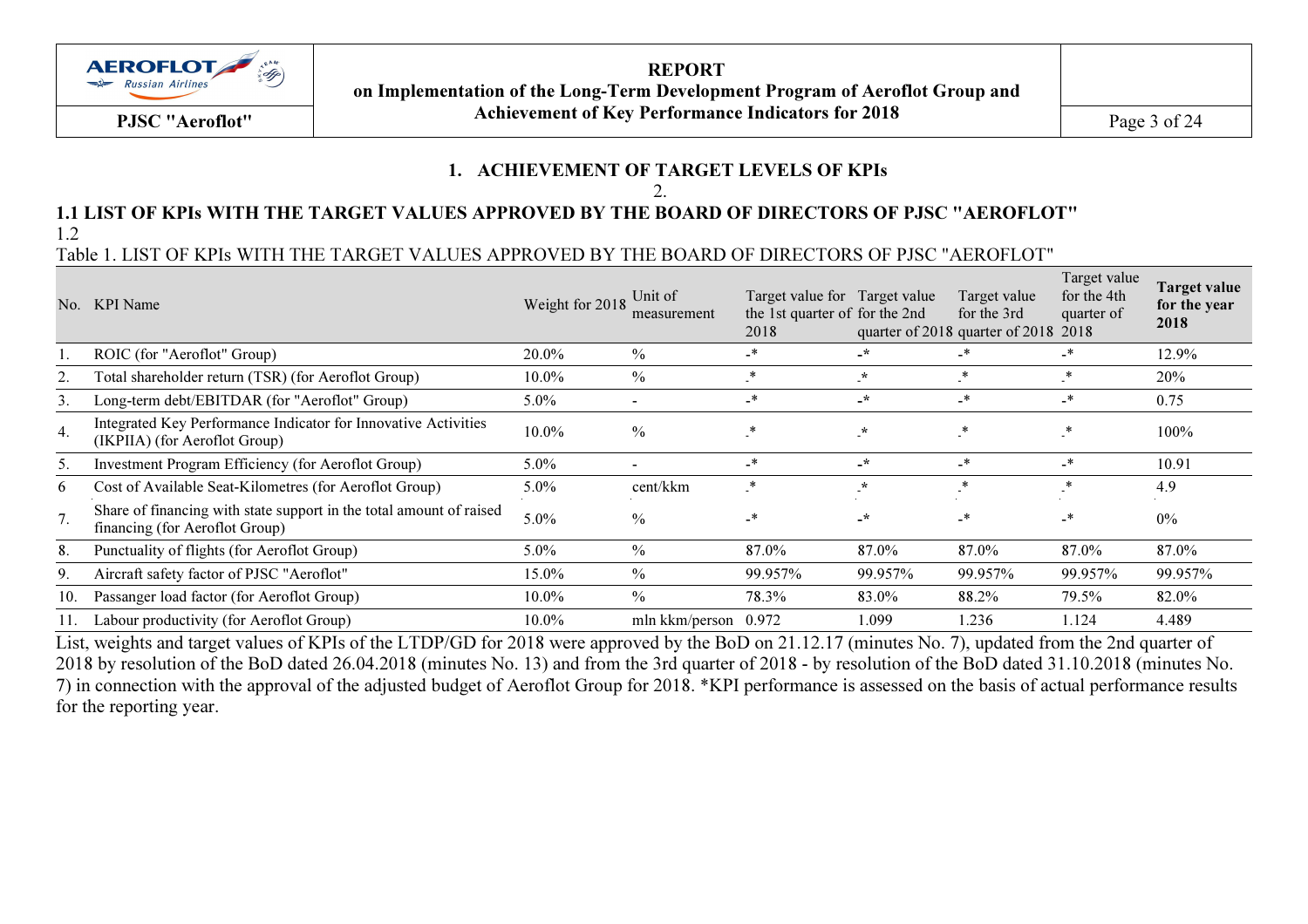

REPORT on Implementation of the Long-Term Development Program of Aeroflot Group and PJSC "Aeroflot" Achievement of Key Performance Indicators for 2018 Page 4 of 24

# 1.2 COMPARISON OF ACTUAL VALUES OF KPIs WITH PLANNED (TARGET) VALUES. ANALYSIS OF THE REASONS FOR DEVIATION.

Table 2. Comparison of actual KPIs with the target values for 2018. Analysis of the reasons for deviations.

| No. | <b>KPI</b> Name                                                                                       | Weight  | Unit of<br>measurement 2018 | Plan for | Actual for percent<br>2018 | completion p.p. | Deviation, | Analysis of the reasons for deviation                                                                                                                                                                                                                                                                                                                             |
|-----|-------------------------------------------------------------------------------------------------------|---------|-----------------------------|----------|----------------------------|-----------------|------------|-------------------------------------------------------------------------------------------------------------------------------------------------------------------------------------------------------------------------------------------------------------------------------------------------------------------------------------------------------------------|
|     | ROIC (for Aeroflot Group)                                                                             | 20.0%   | $\frac{0}{0}$               | 12.9%    | 12.0%                      | 93.02%          | $-0.9%$    | Increase in fuel costs.                                                                                                                                                                                                                                                                                                                                           |
| 2.  | Total shareholder return (TSR) (for Aeroflot Group) 10.0% %                                           |         |                             | 20%      | $-18%$                     | $0.00\%$        | $-38%$     | - The impact of macroeconomic factors on the decline in<br>operating profitability and net profit of Aeroflot Group<br>during the year (increase in the costs of fuel and<br>lubricants);<br>- The risks of strengthening of potential sanctions (against<br>the Russian market in general and Aeroflot in particular -<br>bans on flights to the United States). |
| 3.  | Long-Term Debt/EBITDA (for Aeroflot Group)                                                            | $5.0\%$ | $\overline{\phantom{a}}$    | 0.75     | 0.80                       | 93.33%          | $+0.05$    | Increase in fuel costs.                                                                                                                                                                                                                                                                                                                                           |
| 4.  | Integrated Key Performance Indicator for Innovative 10.0%<br>Activities (IKPIIA) (for Aeroflot Group) |         | $\frac{0}{0}$               | 100%     | $100\%*$                   | $100.00\%$      | 0%         |                                                                                                                                                                                                                                                                                                                                                                   |
| 5.  | Investment Program Efficiency (for Aeroflot Group)                                                    | $5.0\%$ |                             | 10.91    | 20.11                      | 184.33%         | $+9.20$    | Effective return on investment projects in 2018, subject to<br>saving investment costs.                                                                                                                                                                                                                                                                           |
| 6   | Cost of Available Seat-Kilometres (for Aeroflot<br>Group)                                             | $5.0\%$ | cent/<br>kkm                | 4.9      | 5.45                       | 88.78%          | $+0.55$    | - Increase in the costs for fuel and lubricants by 36% by<br>2017 and by 45% by 2016.<br>- Change in currency exchange rates by 6.6%; (target value<br>- 4.9 cent/kkm is established as the minimum achieved<br>result by the end of 2016).<br>Subject to exclusion of increase in prices for fuel and<br>lubricants, the indicator equaled to 97.8%.             |
| 7.  | Share of financing with state support in the total<br>amount of raised financing (for Aeroflot Group) | $5.0\%$ | $\frac{0}{0}$               | $0\%$    | $0\%$                      | 100.00%         | $0\%$      |                                                                                                                                                                                                                                                                                                                                                                   |
| 8.  | Punctuality of flights (for Aeroflot Group)                                                           | $5.0\%$ | $\frac{0}{0}$               | 87.0%    | 89.9%                      | 103.33%         | $+2.9%$    | Implementing activities by the companies of Aeroflot<br>Group to improve punctuality of aircraft departures:                                                                                                                                                                                                                                                      |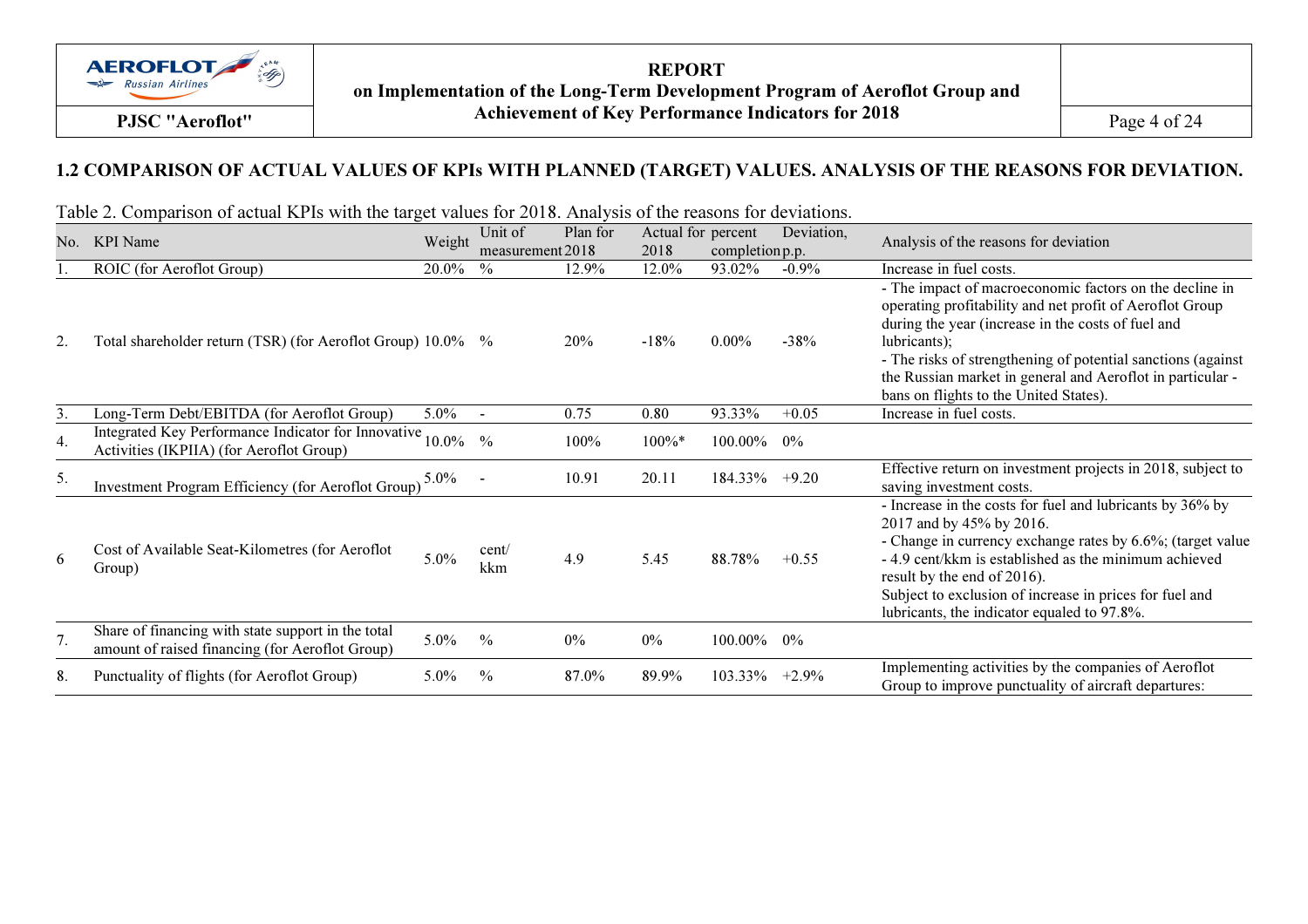

#### REPORT on Implementation of the Long-Term Development Program of Aeroflot Group and Achievement of Key Performance Indicators for 2018 PJSC "Aeroflot" $Page 5 of 24$

| No. | <b>KPI</b> Name                              | Weight | Unit of<br>measurement | Plan for<br>2018 | 2018    | Actual for Deviation,<br>percent completion<br>p.p. | Analysis of the reasons for deviation                                                                                                                                                                                                                                                                                                                                                                                                                                                                                                                |
|-----|----------------------------------------------|--------|------------------------|------------------|---------|-----------------------------------------------------|------------------------------------------------------------------------------------------------------------------------------------------------------------------------------------------------------------------------------------------------------------------------------------------------------------------------------------------------------------------------------------------------------------------------------------------------------------------------------------------------------------------------------------------------------|
|     |                                              |        |                        |                  |         |                                                     | - implementing joint activities<br>by structural subdivisions of PJSC "Aeroflot" and third-<br>party companies to improve punctuality of<br>departure/arrival<br>of aircraft in/from base/off-base airports;<br>- Work on air traffic management to improve punctuality<br>of flight arrivals and, as a result, to increase punctuality<br>of departures.                                                                                                                                                                                            |
| 9.  | Aircraft safety factor of<br>PJSC "Aeroflot" | 15.0%  | $\frac{0}{0}$          | 99.957%          | 99.974% | $103.95\% + 0.017\%$                                | Implementation of effective flight safety management<br>activities:<br>- Implementation of activities based on the results of<br>investigations of aviation accidents;<br>- Monitoring of the main operating risks and development<br>of timely remedial action to reduce them to an acceptable<br>level;<br>- Reducing the number of aviation accidents associated<br>with errors and violations in flight operation;<br>- Reducing the number of incidents (compared to the value<br>of 2017) assessed as "Abnormal Situations" by hazard<br>level |
| 10. | Passanger load factor (for Aeroflot Group)   | 10.0%  | $\%$                   | 82.0%            | 82.7%   | $100.85\% + 0.7\%$                                  | Carrying out effective activities to increase the use of<br>aircraft fleet capacities                                                                                                                                                                                                                                                                                                                                                                                                                                                                |
| 11. | Labor productivity (for<br>Aeroflot Group)   | 10.0%  | mln<br>kkm/person      | 4.489            | 4.551   | $101.38\% + 0.062$                                  | Increase in labor productivity of Aeroflot Group is due to<br>the provision of budget parameters for the growth of work<br>volumes while limiting the growth in the number of<br>personnel.                                                                                                                                                                                                                                                                                                                                                          |

List, weights and target values of KPIs of the LTDP/GD for 2018 were approved by the BoD on 21.12.17 (minutes No. 7), updated from the 2nd quarter of 2018 by resolution of the BoD dated 26.04.2018 (minutes No. 13) and from the 3rd quarter of 2018 - by resolution of the BoD dated 31.10.2018 (minutes No. 7) in connection with the approval of the adjusted budget of Aeroflot Group for 2018. \* - the actual value of the KPI will be determined based on the results of the Interdepartmental Working Group. According to the head of the innovative solutions, the presented value corresponds to the minimum

possible achieved value for 2018 (91%), taking into account minutes No. 1 dated 27.02.2018 of the interdepartmental working group on implementation of the priorities of innovative development, on the possibility of paying a bonus on IKPIIA in full, subject to deviation of the actual value from the planned value by no more than 10%.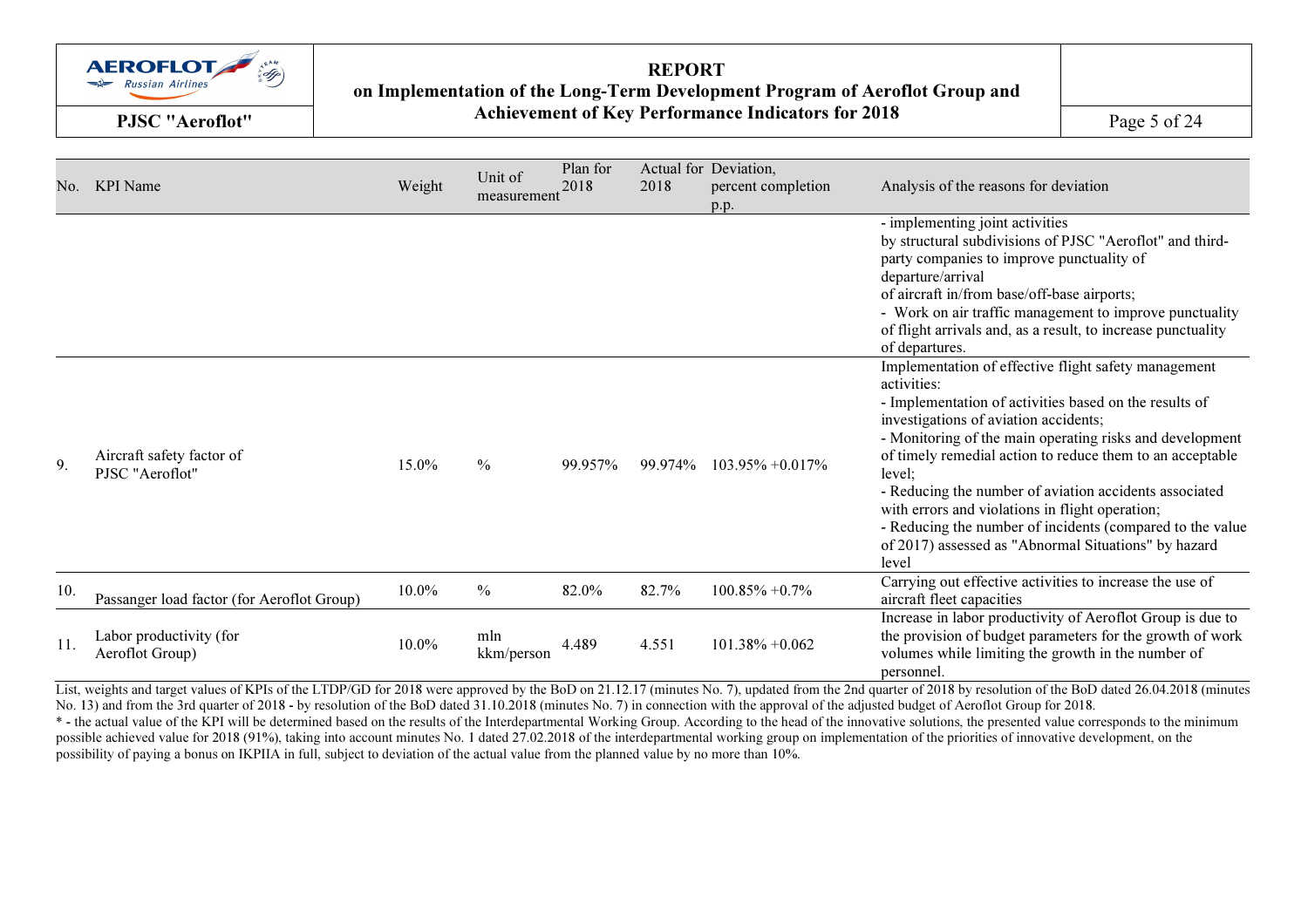

REPORT on Implementation of the Long-Term Development Program of Aeroflot Group and PJSC "Aeroflot" Achievement of Key Performance Indicators for 2018 Page 6 of 24

### 3. ANALYSIS OF THE LEVEL OF IMPLEMENTATION OF PROGRAM ACTIVITIES

Below information is given on implementation of the program activities reflected in the LTDP.

# 2.1. ACHIEVEMENT OF STRATEGIC OBJECTIVES IN ACCORDANCE WITH THE PROGRAM

| Activity                                                                       | Quantitative or qualitative<br>objectives of activities                                                                                    | Start and end dates of the<br>activity                                     | Person in charge                                    | Activity implementation status                                                                                                                                                                                                                                                                                                                                                                                                                                                                                |
|--------------------------------------------------------------------------------|--------------------------------------------------------------------------------------------------------------------------------------------|----------------------------------------------------------------------------|-----------------------------------------------------|---------------------------------------------------------------------------------------------------------------------------------------------------------------------------------------------------------------------------------------------------------------------------------------------------------------------------------------------------------------------------------------------------------------------------------------------------------------------------------------------------------------|
| 1. Activities aimed at<br>achieving the strategic<br>objectives of the program | Development within the<br>multi-brand platform,<br>meeting and stimulating<br>demand for air transportation<br>in different price segments | on an ongoing basis                                                        | Management of<br>PJSC "Aeroflot"                    | Further development of the Group's airlines within the multi-brand platform.<br>In 2018, "Rossiya" airlines carried 11.1 mln passengers, the route network<br>included social directions to the points of the Far East, while for the convenience<br>of providing connections, the airline's flights were transferred to Sheremetyevo<br>airport.<br>In 2018, "Pobeda" airlines carried 7.18 mln passengers $(+56\%$ compared to<br>2017), increasing carriage along domestic routes.<br>Status: in progress. |
| 2. Reducing operating costs                                                    | The cost of available seat-<br>kilometres                                                                                                  | Search for and<br>implementing<br>new opportunities on an<br>ongoing basis | Deputy Chief General<br>for Commerce and<br>Finance | In accordance with Resolution of the Board of Directors dated 20.04.2017<br>(minutes No. 14), achievement by the Company of the target value on cost<br>reduction was recognized. KPI "Costs per available seat-kilometres" was<br>approved for 2018.<br>Status: in progress.                                                                                                                                                                                                                                 |
| 3. Increased labour<br>productivity                                            | Labour productivity growth                                                                                                                 | on an ongoing basis                                                        | Deputy Chief General<br>for Commerce and<br>Finance | The target indicators of labour productivity increase were achieved.<br>Pursuant to Directive No. 7389 $\pi$ - $\Pi$ 13 of the Government of the Russian<br>Federation dated 31.10.2014, the Board of Directors of PJSC "Aeroflot" on<br>02.12.2014 (minutes No. 8) instructed to develop a set of measures (a list of<br>activities) aimed at increasing the Company's labour productivity with<br>determining the target values of implementation of the above mentioned<br>activities.                     |

Table 3. Achievement of strategic objectives in accordance with the program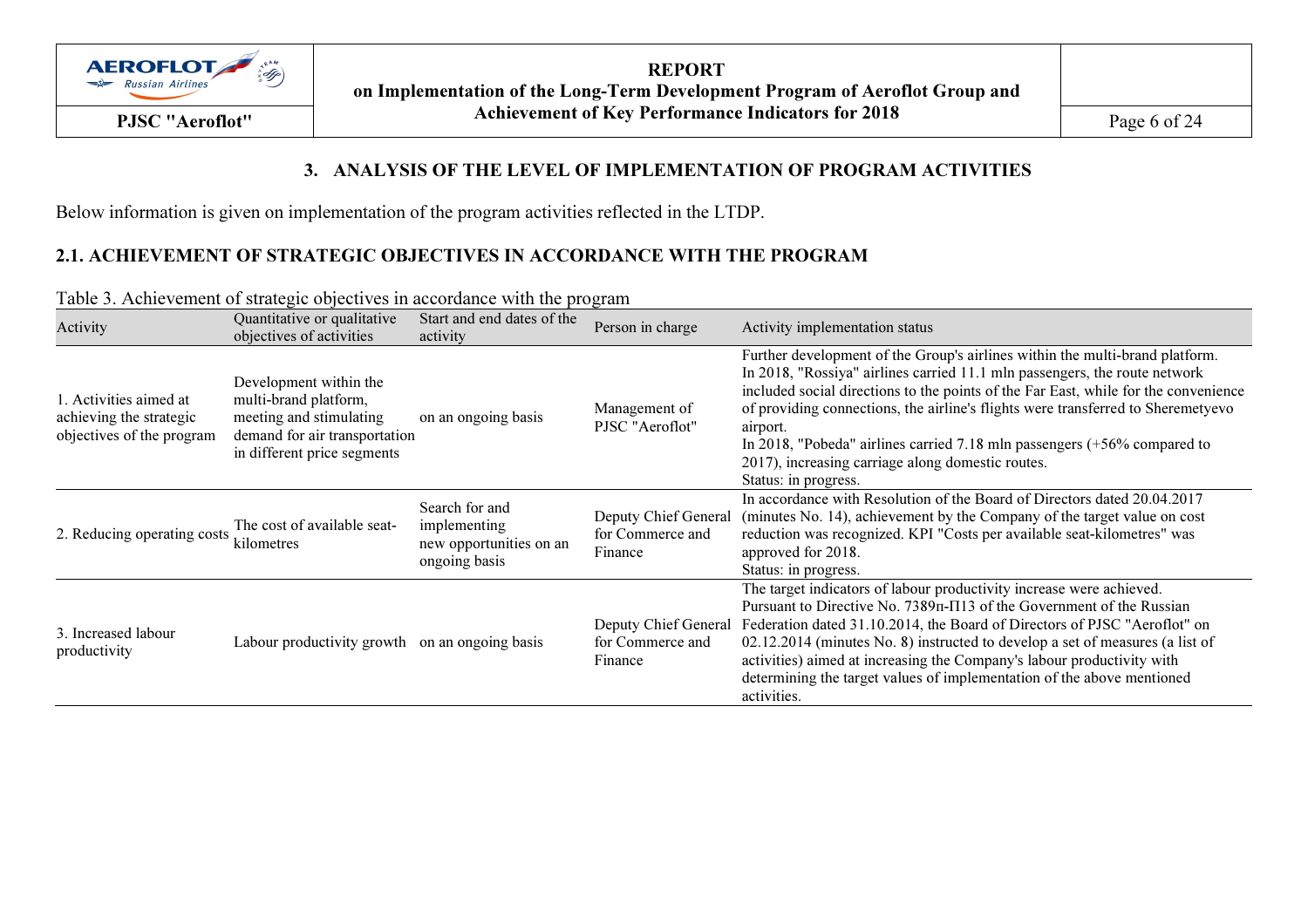

# REPORTon Implementation of the Long-Term Development Program of Aeroflot Group and<br>PJSC "Aeroflot" Achievement of Key Performance Indicators for 2018 Page 7 of 24

| Activity                                            | Quantitative or qualitative<br>objectives of activities                                                                | Start and end dates of the<br>activity | Person in charge                                                   | Activity implementation status                                                                                                                                                                                                                                                                                                                                                                                                                                                                                                                                                                                                                                                                                                                                                                                                                                                                                                                    |
|-----------------------------------------------------|------------------------------------------------------------------------------------------------------------------------|----------------------------------------|--------------------------------------------------------------------|---------------------------------------------------------------------------------------------------------------------------------------------------------------------------------------------------------------------------------------------------------------------------------------------------------------------------------------------------------------------------------------------------------------------------------------------------------------------------------------------------------------------------------------------------------------------------------------------------------------------------------------------------------------------------------------------------------------------------------------------------------------------------------------------------------------------------------------------------------------------------------------------------------------------------------------------------|
|                                                     |                                                                                                                        |                                        |                                                                    | In 2016, the list of activities to improve labour productivity was developed and<br>approved on 22.07.2016 under No. 43/Pl, and was updated in 2017 (order dated<br>19.10.2017 No. 403).<br>Analysis of activities to improve labour productivity of PJSC "Aeroflot" is carried<br>out once a year, according to the results of the reporting year. KPI evaluating the<br>efficiency of activities implemented to increase labour productivity is "Labor"<br>Productivity<br>(for Aeroflot Group)".<br>For the purposes of regular monitoring, KPI was included in the list of KPIs of<br>GD and management of PJSC "Aeroflot" for 2018. Thus, control over execution<br>[of activities] for labour productivity increase is exercised on a quarterly basis<br>through submission to the Board of Directors of PJSC "Aeroflot" of the [data on<br>the] performance of the KPI "Labour Productivity (for Aeroflot Group)".<br>Status: in progress. |
| 4. Optimization of<br><b>Procurement Activities</b> | Improvement of efficiency and<br>transparency of procurement<br>activities, minimization of the<br>cost of procurement | on an ongoing basis                    | Deputy General<br>Director for Legal and<br><b>Property Issues</b> | The efficiency of procurement activities has been increased.<br>Status: in progress.                                                                                                                                                                                                                                                                                                                                                                                                                                                                                                                                                                                                                                                                                                                                                                                                                                                              |
| 5. Investment Program<br>Implementation             | Ensuring the dynamic<br>development of production -<br>operations                                                      | on an ongoing basis                    | Deputy Chief General<br>for Commerce and<br>Finance                | Activities of the investment program have been implemented.<br>As part of Aeroflot Group's investment program for 2018, all major activities to<br>improve the efficiency of investment activities were carried out at the stage of the<br>budget campaign in accordance with the "Rules for Improving Investment and<br>Operational Efficiency and Reducing Costs", prepared in compliance with the<br>directives of the Government of the Russian Federation and approved by the<br>Company's Board of Directors on 21.12.2015.                                                                                                                                                                                                                                                                                                                                                                                                                 |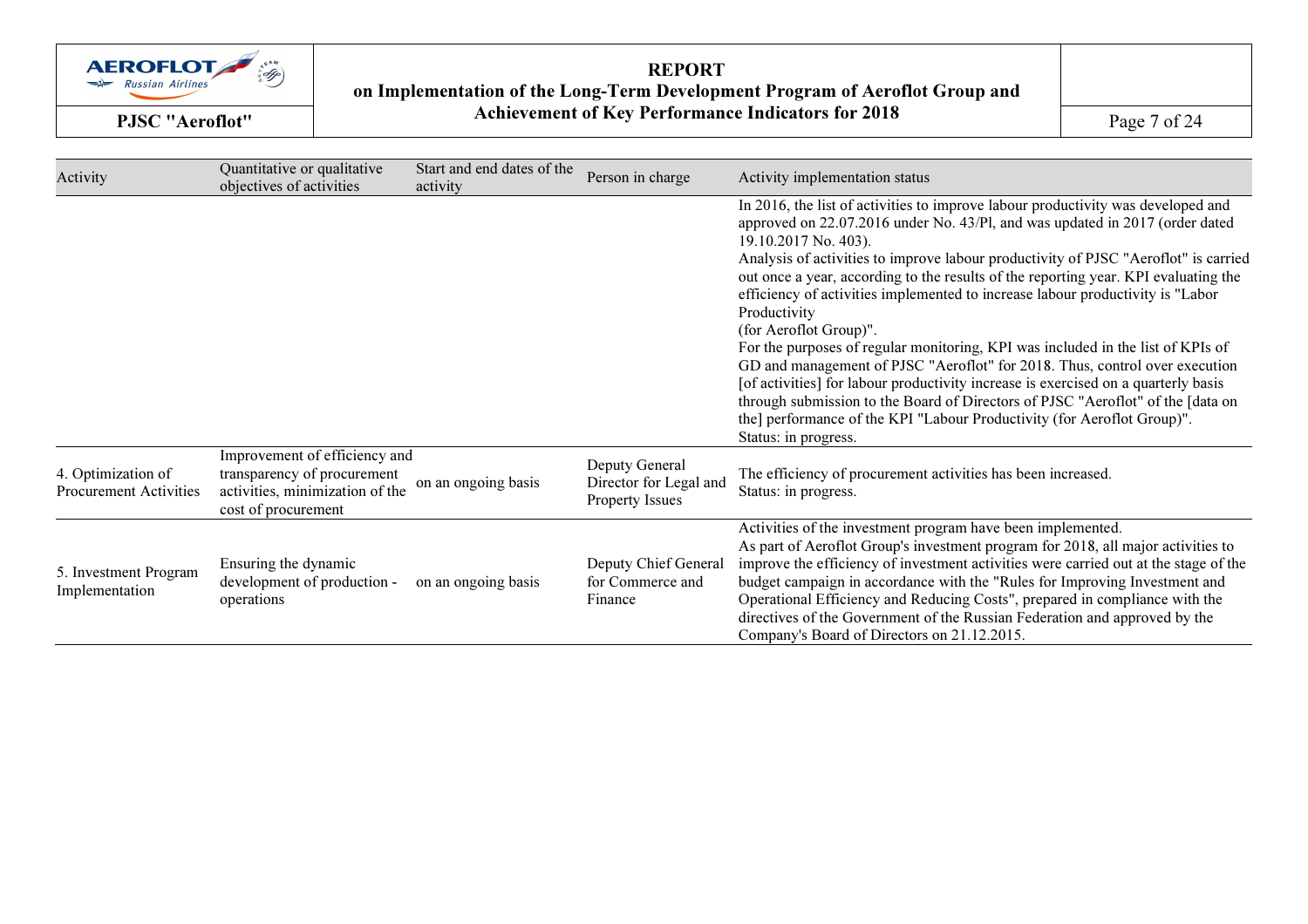

# REPORTon Implementation of the Long-Term Development Program of Aeroflot Group and<br>PJSC "Aeroflot" Achievement of Key Performance Indicators for 2018 Page 8 of 24

| Activity                                                             | Quantitative or qualitative<br>objectives of activities                                                                                                                                         | Start and end dates of the<br>activity                                                      | Person in charge                                                   | Activity implementation status                                                                                                                                                                                                                                                                                                                                                                                                                                                                                                                                                                                                                                                                                       |
|----------------------------------------------------------------------|-------------------------------------------------------------------------------------------------------------------------------------------------------------------------------------------------|---------------------------------------------------------------------------------------------|--------------------------------------------------------------------|----------------------------------------------------------------------------------------------------------------------------------------------------------------------------------------------------------------------------------------------------------------------------------------------------------------------------------------------------------------------------------------------------------------------------------------------------------------------------------------------------------------------------------------------------------------------------------------------------------------------------------------------------------------------------------------------------------------------|
|                                                                      |                                                                                                                                                                                                 |                                                                                             |                                                                    | At the budget stage, cost-effectiveness analysis of each project, its priority status<br>and compliance with the needs of Aeroflot Group companies for the planning<br>period were assessed. Strict selection and control of projects at the initiation stage<br>allowed to form an optimized portfolio of the investment program for the next<br>budget year. During the year, no additional activities to improve the efficiency of<br>investment activities were carried out.<br>Status: in progress.                                                                                                                                                                                                             |
| 6. Implementation of the<br>Innovative Development<br>Program        | Formation of competencies<br>leading to creation of long-<br>term sustainable<br>competitive advantages                                                                                         | on an ongoing basis                                                                         | Deputy General<br>Director for Customer<br>Relationships           | Activities of the innovative development program have been implemented.<br>Status: in progress.<br>In accordance with the Directive, to participate in the meetings of the Board of<br>Directors (Supervisory Boards) of open joint-stock companies implementing<br>innovative development programs (IDP) dated March 3, 2016 No. 1471π-Π13,<br>representatives of the interests of the Russian Federation provide information on<br>implementation of activities in the field of innovative development to the<br>Ministry of Economic Development of Russia, Mintrans (the Ministry of<br>Transport) and the Ministry of Education of Russia on an annual basis as part of<br>report on implementation of the IDP. |
| 7. Increase/decrease in the<br>authorized capital of<br>subsidiaries | Optimization of the<br>composition and structure<br>of assets. Improving the<br>efficiency of using the<br>asset.<br>Reduction of financial<br>costs associated with<br>maintenance and repair. | In accordance with the<br>program of alienation of<br>non-core assets of PJSC<br>"Aeroflot" | Deputy General<br>Director for Legal and<br><b>Property Issues</b> | No changes in the authorized capital of subsidiaries for 2018 were planned or<br>occurred.<br>Status: executed                                                                                                                                                                                                                                                                                                                                                                                                                                                                                                                                                                                                       |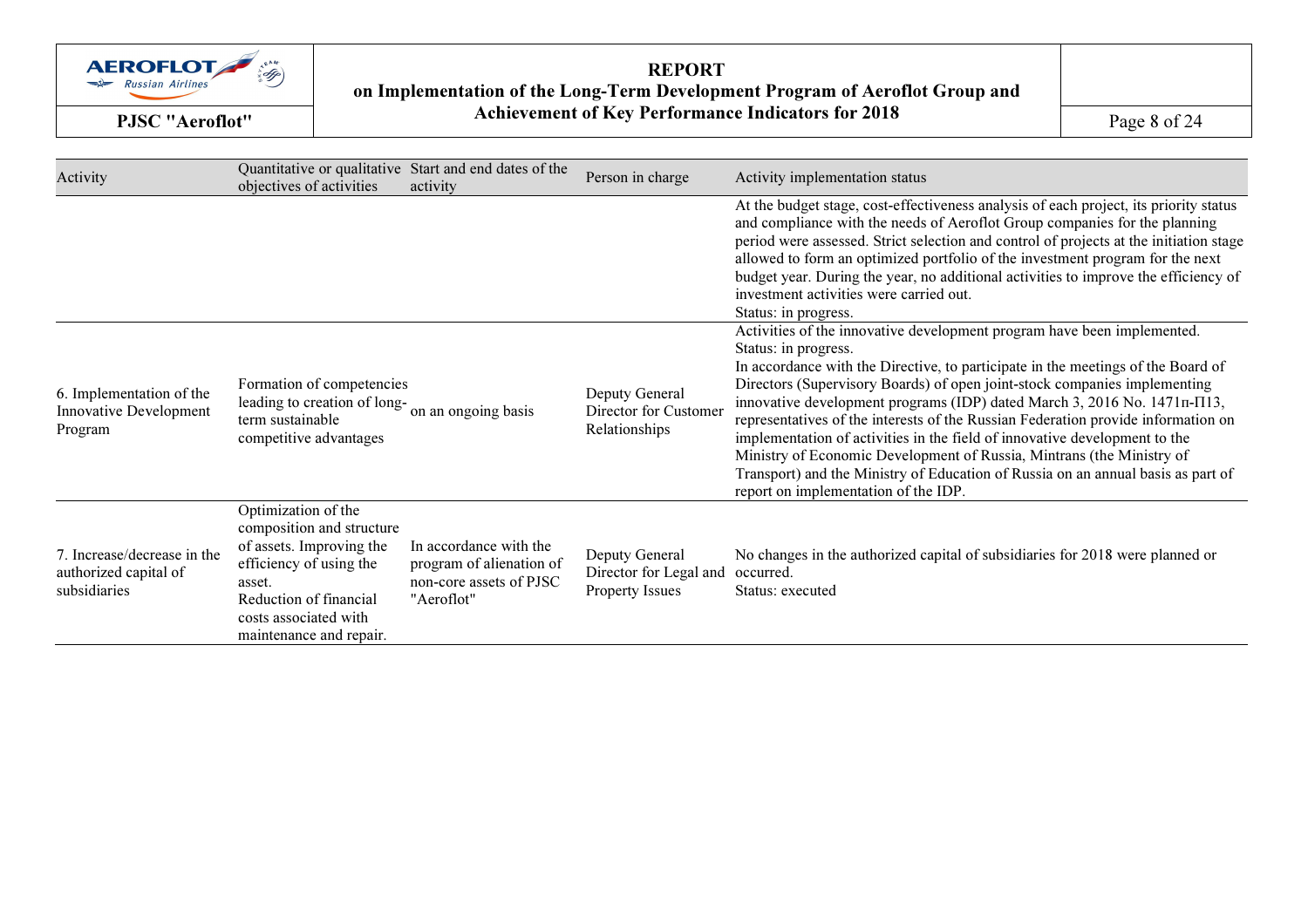

REPORTon Implementation of the Long-Term Development Program of Aeroflot Group and<br>PJSC "Aeroflot" Achievement of Key Performance Indicators for 2018 Page 9 of 24

| Activity                                 | Quantitative or qualitative<br>objectives of activities                                                                                                                                         | Start and end dates of the<br>activity | Person in charge                                    | Activity implementation status                                                                                                                                                                                                                                                                                                                                                 |
|------------------------------------------|-------------------------------------------------------------------------------------------------------------------------------------------------------------------------------------------------|----------------------------------------|-----------------------------------------------------|--------------------------------------------------------------------------------------------------------------------------------------------------------------------------------------------------------------------------------------------------------------------------------------------------------------------------------------------------------------------------------|
|                                          | of non-core assets.                                                                                                                                                                             |                                        |                                                     |                                                                                                                                                                                                                                                                                                                                                                                |
| 8. Development of a route<br>network     | Meeting the growing<br>demand for air carriage.<br>Improving the convenience on an ongoing basis<br>and affordability of air<br>carriage.                                                       |                                        | for Commerce and<br>Finance                         | Deputy Chief General Information on the development of the route network of Aeroflot Group is<br>provided in section 2.2 hereof.<br>Status: in progress.                                                                                                                                                                                                                       |
| 9. Aircraft Fleet<br>Development         | Ensuring the need for<br>aircraft carrying capacities<br>taking into account the<br>growth<br>of traffic volumes.<br>Improving economic<br>efficiency of aircraft<br>operation.                 | on an ongoing basis                    | Deputy Chief General<br>for Commerce and<br>Finance | Information on aircraft fleet development is provided in section 2.3 hereof.<br>Status: in progress.                                                                                                                                                                                                                                                                           |
| 10. Production Facilities<br>Development | Ensuring a balanced<br>infrastructure development<br>by "Sheremetyevo" airport<br>in view of the growing<br>demand in increase of<br>capacity in accordance with<br>the growth rate of carriage | on an ongoing basis                    | First Deputy General<br>Director for<br>Production  | Activities to implement the development of Aeroflot Group's production facilities<br>include 7 activities which have been successfully implemented or are in progress.<br>Activities to develop the Group's own infrastructure include<br>4 executed activities, 2 activities cancelled for external reasons, which was<br>confirmed during the audit.<br>Status: in progress. |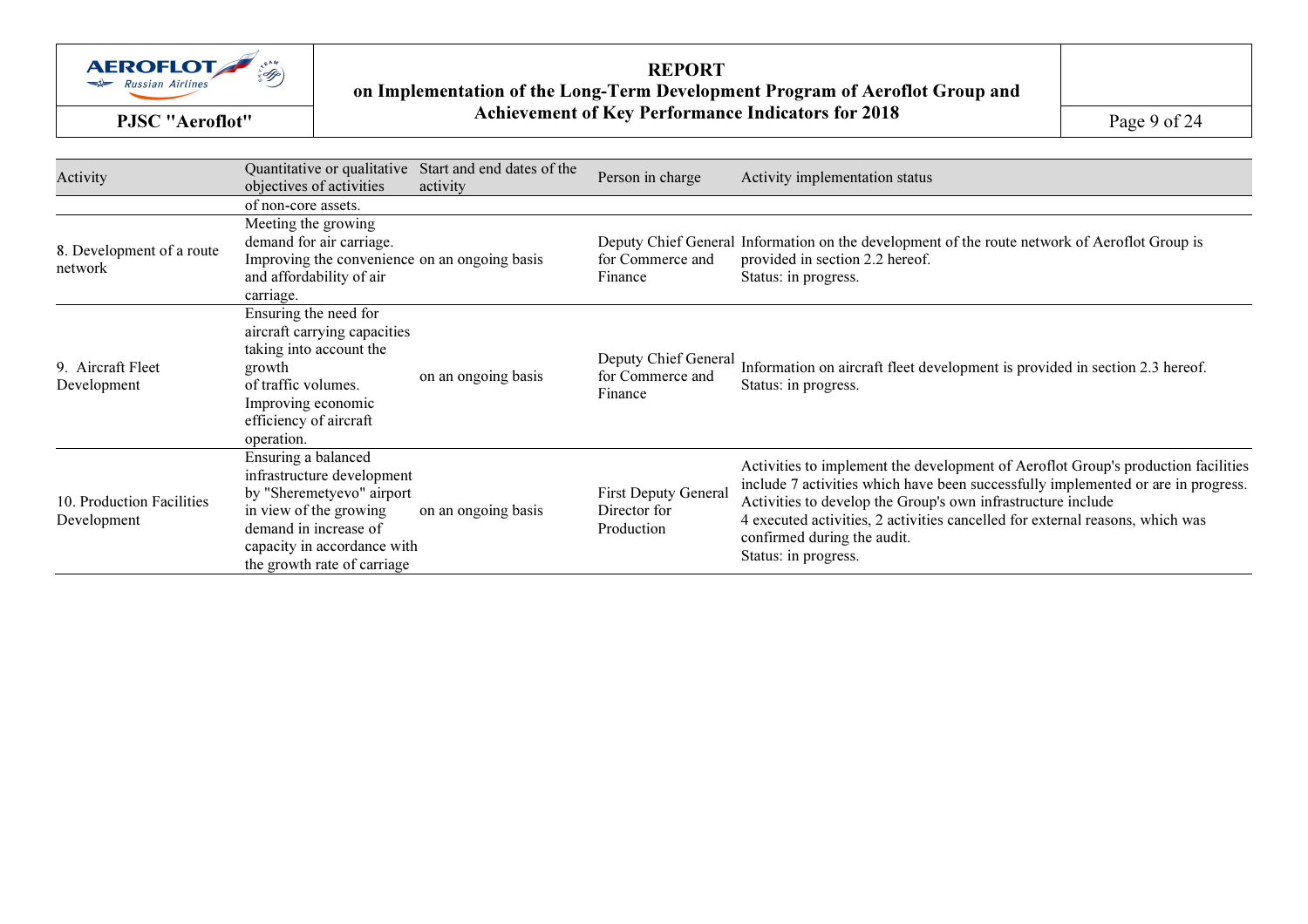

# REPORTon Implementation of the Long-Term Development Program of Aeroflot Group and<br>
PJSC "Aeroflot" Achievement of Key Performance Indicators for 2018 Page 10 of 24

| Activity                                      | Quantitative or qualitative<br>objectives of activities                                                                                                                             | Start and end dates of the<br>activity | Person in charge                                                   | Activity implementation status                                                                                                                                                                                                                                                                                                                                                                                                                                                                                                                                                                   |
|-----------------------------------------------|-------------------------------------------------------------------------------------------------------------------------------------------------------------------------------------|----------------------------------------|--------------------------------------------------------------------|--------------------------------------------------------------------------------------------------------------------------------------------------------------------------------------------------------------------------------------------------------------------------------------------------------------------------------------------------------------------------------------------------------------------------------------------------------------------------------------------------------------------------------------------------------------------------------------------------|
| 11. Improved Corporate<br>Governance          | Improvement of operational<br>efficiency of the company,<br>increas<br>ed<br>trust from shareholders and<br>investors.<br>Increase in capitalization.                               | on an ongoing basis                    | Deputy General<br>Director for Legal and<br><b>Property Issues</b> | Measures<br>have been taken to improve<br>corporate<br>governance practice.<br>Status: in progress.                                                                                                                                                                                                                                                                                                                                                                                                                                                                                              |
| 12. Ensuring Human<br><b>Resource Demands</b> | Meeting human resource<br>demands                                                                                                                                                   | on an ongoing basis                    | Deputy Chief General<br>for Commerce and<br>Finance                | Basic parameters of the Group's demand in human resources in 2018 (headcount)<br>(plan/actual), persons:<br>- Total for Aeroflot Group: 38,720 / 38,032<br>- including flight crews: 4,234/4,013<br>Flight attendants, including SFA (Senior Flight Attendants): 10,443/10,329<br>- Ground crew: $24,044 / 23,690$<br>The reason for deviation:<br>Restraining the growth in staff number, subject to performance of the actual<br>volume of work in 2018 in order to increase labour productivity<br>Status: the demand in human resources was successfully met during the reporting<br>period. |
| 13. Marketing Strategy<br>Implementation      | Providing the leading<br>positions in target market<br>segments, increasing the<br>market share.<br>Growth of passenger traffic,<br>number of loyal customers.<br>Increased profit. | on an ongoing basis                    | Deputy General<br>Director for Customer<br>Relationships           | Marketing strategy activities have been implemented.<br>Status: in progress.                                                                                                                                                                                                                                                                                                                                                                                                                                                                                                                     |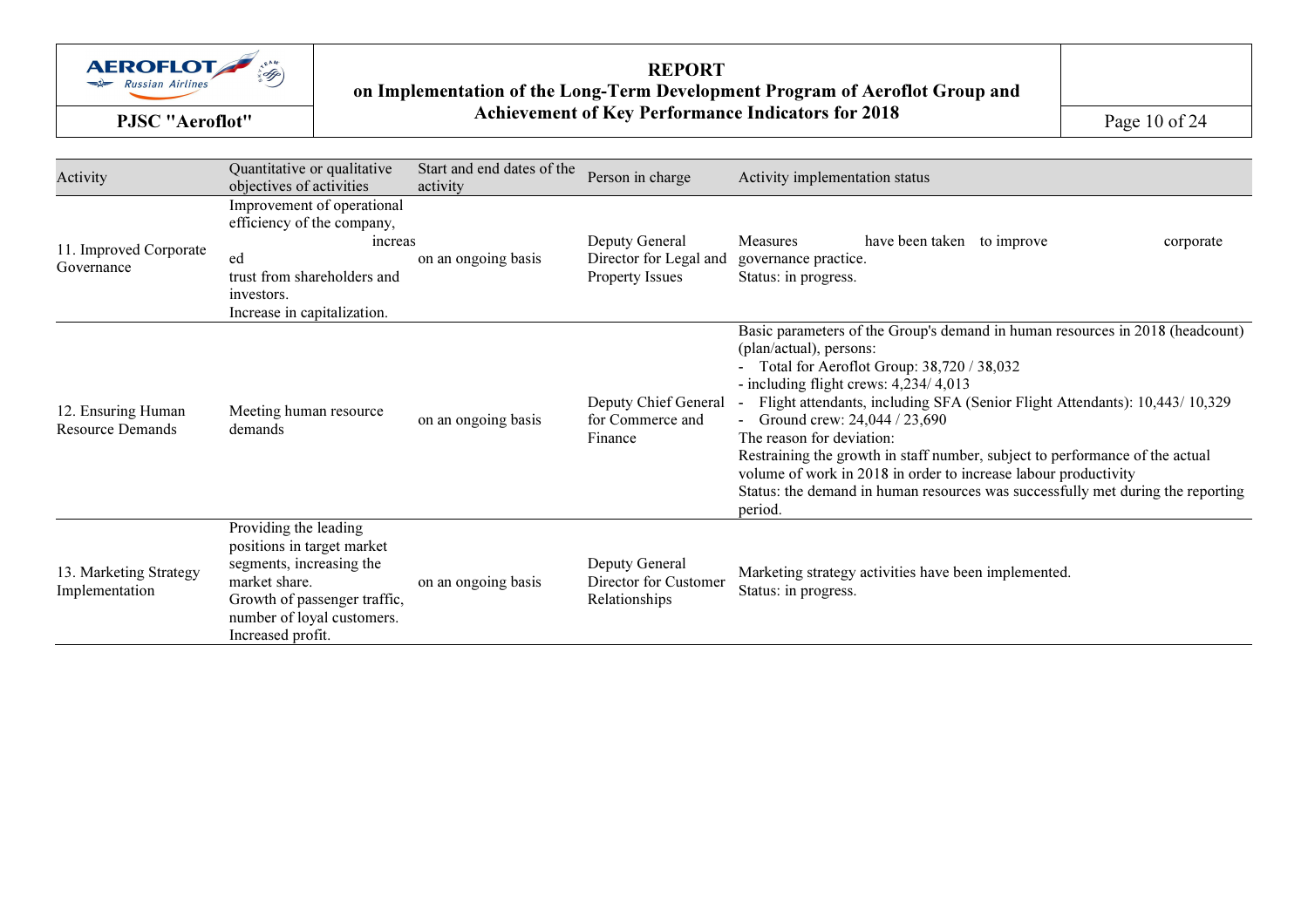

# REPORT on Implementation of the Long-Term Development Program of Aeroflot Group and PJSC "Aeroflot" **Achievement of Key Performance Indicators for 2018** Page 11 of 24

| Activity                                                                                                     | Quantitative or qualitative<br>objectives of activities                                                                                                | Start and end dates of the Person in charge<br>activity |                                  | Activity implementation status                                                                |
|--------------------------------------------------------------------------------------------------------------|--------------------------------------------------------------------------------------------------------------------------------------------------------|---------------------------------------------------------|----------------------------------|-----------------------------------------------------------------------------------------------|
| 14. Implementation of<br>Activities to Improve<br><b>Environmental Friendliness</b><br>and Energy Efficiency | Compliance with national<br>and international climate<br>change regulations.<br>Fuel efficiency<br>improvement.<br>Reduction of energy<br>consumption. | on an ongoing basis                                     | Management of<br>PJSC "Aeroflot" | Environmental and energy efficiency activities have been implemented.<br>Status: in progress. |

# 2.2. DEVELOPMENT OF THE ROUTE NETWORK OF AEROFLOT GROUP

#### Table 4. Indicators of Route Network Development for Aeroflot Group - Regular Flights under 100% Commercial Management of PJSC "Aeroflot", 2018.

|                       | Unit of     |            |            |                       |                                       |
|-----------------------|-------------|------------|------------|-----------------------|---------------------------------------|
| Indicator             | measurement | Plan       | Actual     | Percentage completion | Analysis of the reasons for deviation |
| Number of flights     | pcs.        | 345.895    | 345.978    | $100.02\%$            |                                       |
| Number of passengers  | persons     | 44.675.768 | 44.448.802 | 99.49%                |                                       |
| Passenger load factor |             | 80.12%     | 80.56%     | $100.55\%$            |                                       |

#### Table 5. Development Indicators of the Route Network of PJSC "Aeroflot" - Regular Flights, 2018.

| Indicator                  | Unit of       | Plan       | Actual     | Percentage completion | Analysis of the reasons for deviation                          |
|----------------------------|---------------|------------|------------|-----------------------|----------------------------------------------------------------|
|                            | measurement   |            |            |                       |                                                                |
| Number of flights          | pcs.          | 272,035    | 272,441    | $100.15\%$            |                                                                |
| Number of passengers       | persons       | 35,790,774 | 35.738.556 | 99.85%                |                                                                |
| Passenger load factor      |               | 80.45%     | 80.59%     | $100.17\%$            |                                                                |
| % of transfer of the total | $\frac{0}{0}$ | 42.3%      | 40.7%      | 96.22%                | Under the conditions of growth of capacitive supply, growth is |
| passenger traffic of PJSC  |               |            |            |                       | recorded of transit passenger traffic                          |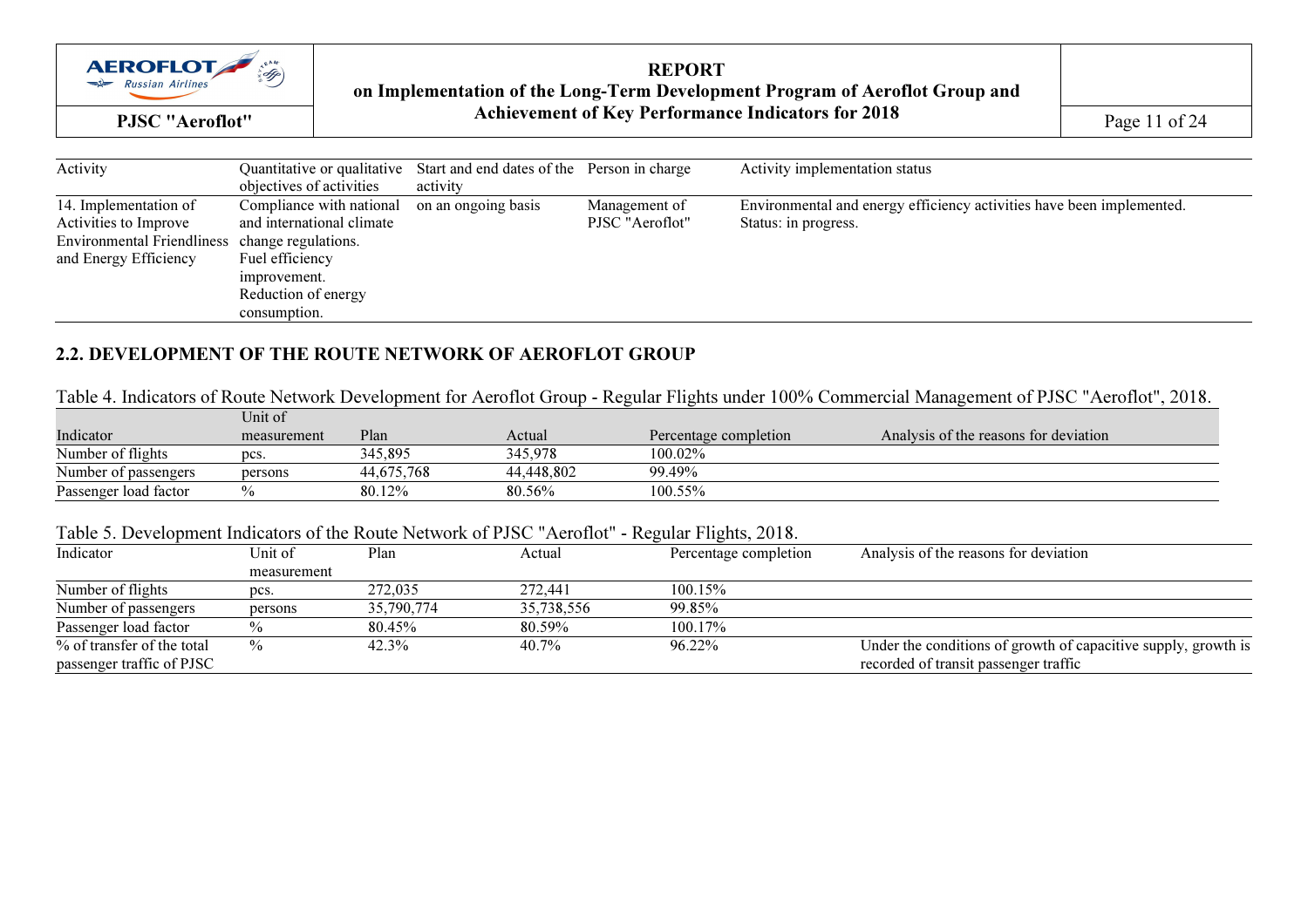

REPORT on Implementation of the Long-Term Development Program of Aeroflot Group and Achievement of Key Performance Indicators for 2018 PJSC "Aeroflot" $Page 12 of 24$ 

"Aeroflot" at the base airport Sheremetyevo of "Aeroflot" by 3.6% (from 13.9 mln passengers in 2017 to 14.4 mln passengers in 2018) but its share in the total number of carried passengers slightly decreased.

# 2.3. AIRCRAFT FLEET DEVELOPMENT

### Table 6. Analysis of Achievement of the Targets for Development of Aircraft Fleet of Aeroflot Group (Average Number of Aircraft in 2018)

| Number of aircraft | Unit of     | Plan  | Actual | Percentage completion | Analysis of the reasons for deviation |
|--------------------|-------------|-------|--------|-----------------------|---------------------------------------|
|                    | measurement |       |        |                       |                                       |
| Aeroflot           | pcs.        | 240.8 | 241.6  | 100.3                 |                                       |
| Rossyia            | pcs.        | 63.6  | 63.8   | 100.4                 |                                       |
| Aurora             | pcs.        | 24.5  | 24.0   | 98.0                  | DHC6 supplies delay                   |
| Pobeda             | pcs.        | 20.0  | 20.3   | 101.5                 |                                       |
| <b>Total</b>       | pcs.        | 348.9 | 349.7  | 100.2                 |                                       |

#### Table 7 Analysis of Achievement of the Targets for Development of Aircraft Fleet of Aeroflot Group (Aircraft Capacity, Average Number of Aircraft in 2018)

| Aircraft capacity | Unit of     | Plan  | Actual | Percentage completion | Analysis of the reasons for deviation |  |  |  |  |
|-------------------|-------------|-------|--------|-----------------------|---------------------------------------|--|--|--|--|
|                   | measurement |       |        |                       |                                       |  |  |  |  |
| $Up$ to 100 кр.   | pcs.        | 62.2  | 59.5   | 95.7                  | Delays in supply of SSJ and DHC6      |  |  |  |  |
| Uр to $130$ кр.   | pcs.        | 35.0  | 35.9   | 102.6                 |                                       |  |  |  |  |
| Uр to $169$ кр.   | pcs.        | 122.9 | 124.3  | 101.2                 |                                       |  |  |  |  |
| Uр to $200$ кр.   | pcs.        | 73.5  | 74.6   | 101.5                 |                                       |  |  |  |  |
| Uр to $250$ кр.   | pcs.        | 5.0   | 5.0    | 100.0                 |                                       |  |  |  |  |
| 300 кр.           | pcs.        | 17.0  | 17.0   | 100.0                 |                                       |  |  |  |  |
| 400 кр.           | pcs.        | 24.3  | 24.3   | 100.1                 |                                       |  |  |  |  |
| More than 450 кр. | pcs.        | 9.0   | 9.0    | 100.0                 |                                       |  |  |  |  |
|                   |             | 348.9 | 349.7  | 100.2                 |                                       |  |  |  |  |

#### Table 8 Analysis of Achievement of the Targets for Development of Aircraft Fleet of Aeroflot Group (Aircraft Type, Average Number of Aircraft in 2018)

| Aircraft type                   | f measurement Plan<br>Jnit of |    | Actual | Percentage completion | Analysis of the reasons for deviation                                                  |
|---------------------------------|-------------------------------|----|--------|-----------------------|----------------------------------------------------------------------------------------|
| $\mathbf{r}$<br>Turbo-propeller | pcs.                          | ᠇. |        | 96.6                  | Delay in supply of DHC6 in connection with the<br>position of the commission on import |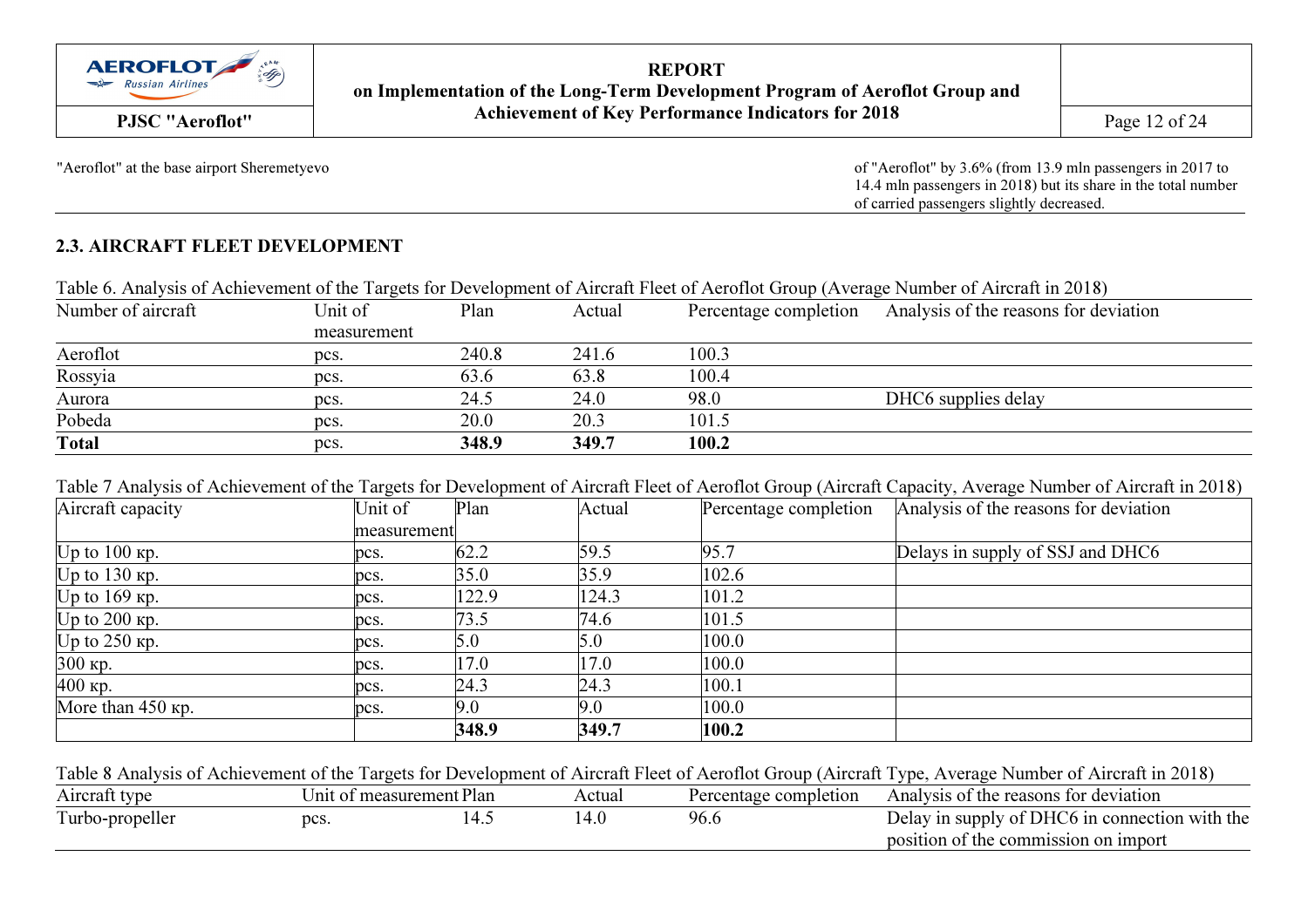

REPORTon Implementation of the Long-Term Development Program of Aeroflot Group and<br>
PJSC "Aeroflot" Achievement of Key Performance Indicators for 2018 Page 13 of 24

substitution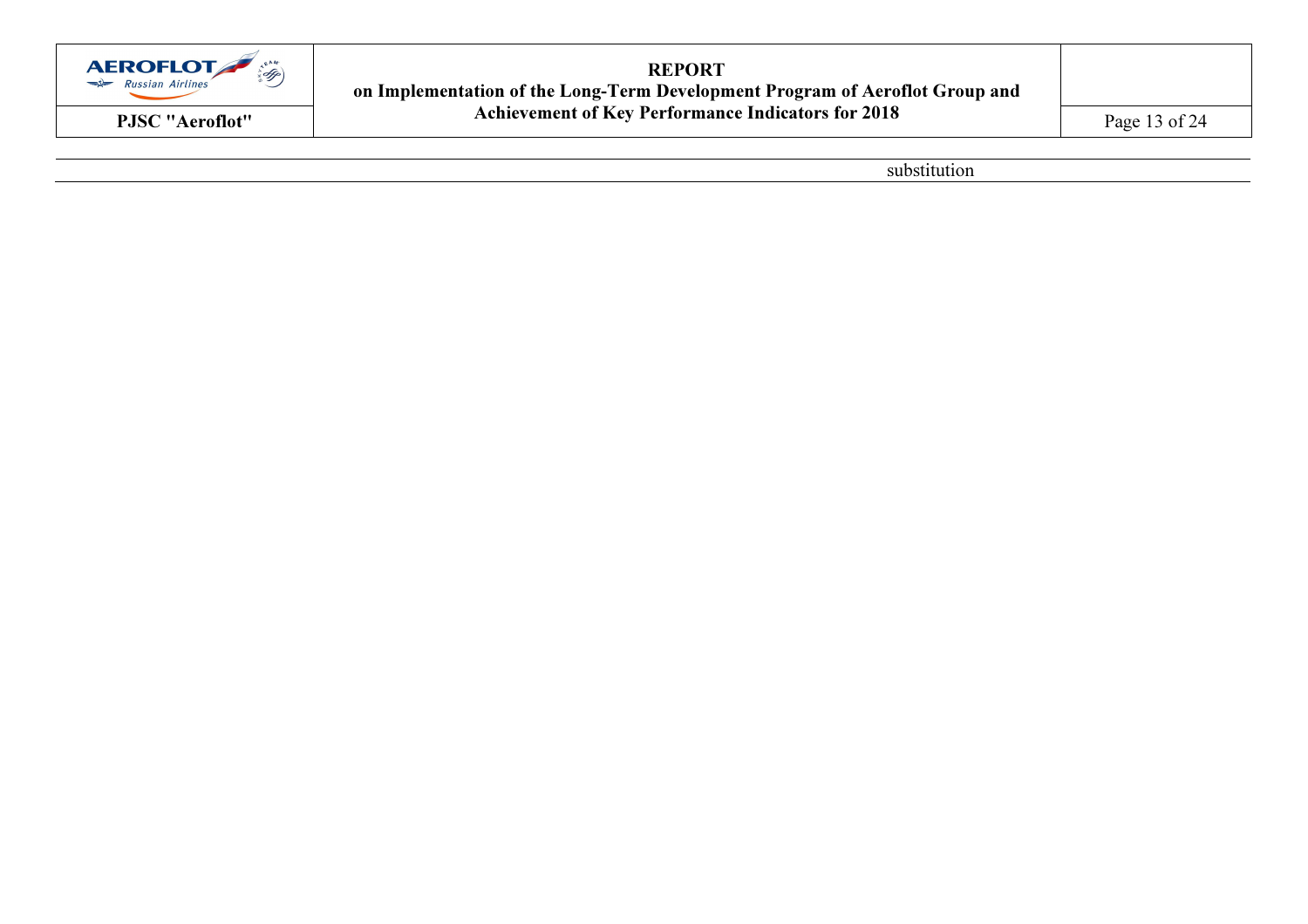

#### REPORT on Implementation of the Long-Term Development Program of Aeroflot Group and Achievement of Key Performance Indicators for 2018 PJSC "Aeroflot" $Page 14 of 24$

| Regional    | pcs. | 47.7          | 40.0            | 05<br>19.4 | Shifts in supplies of SSJ |  |
|-------------|------|---------------|-----------------|------------|---------------------------|--|
| Narrow-body | pcs. | 231<br>∠JI, T | 234.8           | 101.5      |                           |  |
| Wide-body   | pcs. | -- -<br>JJ.J  | $- - -$<br>JJ.J | 100.1      |                           |  |
|             |      | 348.9         | 349.7           | 100.2      |                           |  |

Table 9 Analysis of the Schedule of Supply of Domestically Produced Aircraft and the Action Plan to Ensure Supply of Domestically Produced Aircraft in Accordance with the Schedule (Number of Aircraft at the end of 2018)

| Aircraft type                 | Unit of<br>measurement | Plan          | Actual | Percentage completion | Analysis of the reasons for deviation |
|-------------------------------|------------------------|---------------|--------|-----------------------|---------------------------------------|
| <b>SSJ-100</b>                | pcs.                   |               |        | 100                   |                                       |
| (by modifications)<br>$MS-21$ | pcs.                   | Not scheduled |        |                       |                                       |

# 2.4. DEVELOPMENT AND IMPLEMENTATION OF MANDATORY INTERNAL DOCUMENTS IN THE CONTEXT OF IMPROVING CORPORATE GOVERNANCE OF THE ORGANIZATION

Table 10 Development and Implementation of Mandatory Internal Documents to Improve Corporate Governance of the Organization

| Document title                                          | Document status (basic<br>document/revision/cancellation) | Commencement/Cancellation date                                                                                                                                     | Description of change of                                                                                                   |
|---------------------------------------------------------|-----------------------------------------------------------|--------------------------------------------------------------------------------------------------------------------------------------------------------------------|----------------------------------------------------------------------------------------------------------------------------|
| LTDP of Aeroflot Group                                  | Revision                                                  | Updated on 21.12.2017, extract from<br>minutes No. 7 on item 3 of the agenda<br>of the meeting of the Board of<br>Directors of PJSC "Aeroflot" dated<br>21.12.2017 | Performance indicators and planned activities for the period 2018-2022 have been<br>updated.                               |
| Regulation on the Aeroflot $PK \pi$ - $\Gamma \pi$ -002 |                                                           |                                                                                                                                                                    | Approved by the Board of Directors of The document defines the goals, objectives and main components of the corporate risk |
| Group Risk Management                                   | Edition 01 Revision 02                                    | PJSC "Aeroflot" on $21.12.2017$                                                                                                                                    | management system (hereinafter - the CRMS), as well as the principles and approaches                                       |
| System                                                  |                                                           | (minutes No. 7)                                                                                                                                                    | used in the implementation and operation of the CRMS, which contributes to the                                             |
|                                                         |                                                           |                                                                                                                                                                    | achievement of the objectives of the Aeroflot Group and complies with recognized                                           |
|                                                         |                                                           |                                                                                                                                                                    | international standards in the field of corporate risk management.                                                         |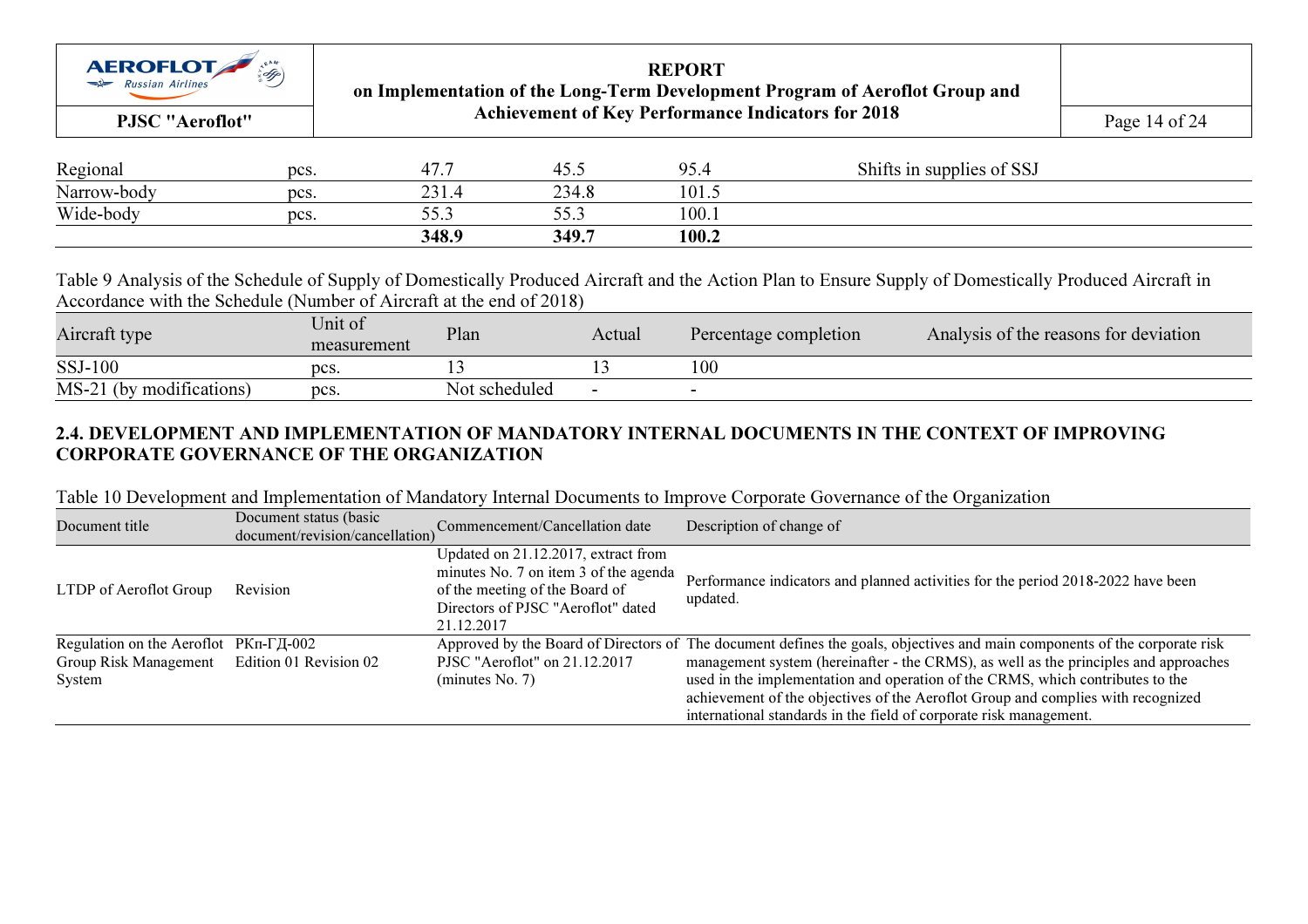

REPORTon Implementation of the Long-Term Development Program of Aeroflot Group and<br>
PJSC "Aeroflot" Achievement of Key Performance Indicators for 2018 Page 15 of 24

| Document title                                                                                                                   | Document status (basic<br>document/revision/cancellation) | Commencement/Cancellation date                                                                                                               | Description of change of                                                                                                                                                                                                                                                                                                                                                                                                                                                                                                                                        |
|----------------------------------------------------------------------------------------------------------------------------------|-----------------------------------------------------------|----------------------------------------------------------------------------------------------------------------------------------------------|-----------------------------------------------------------------------------------------------------------------------------------------------------------------------------------------------------------------------------------------------------------------------------------------------------------------------------------------------------------------------------------------------------------------------------------------------------------------------------------------------------------------------------------------------------------------|
| <b>Quality Assurance Manual</b><br>of PJSC "Aeroflot"                                                                            | Edition 06 Rev. 01                                        | Approved by the Board of Directors<br>of PJSC "Aeroflot" on $02.02.2018$<br>(order No. 303)                                                  | The document presents integrated data on the organization of quality management in PJSC<br>"Aeroflot", namely: a set of organizational structure, methods and procedures adopted by<br>the airline's management to manage the activities of PJSC "Aeroflot", including risk<br>(Minutes No. 9), revised on 17.07.2018 management and internal control. The Manual describes the management system operating<br>in PJSC "Aeroflot" in accordance with established policies, including in quality, the<br>objectives of the airline and the applicable standards. |
| Regulation on the Audit<br>Commission of Public Joint<br>Stock Company "Aeroflot - Basic<br>Russian Airlines" (version<br>No. 4) |                                                           | Approved by the general meeting of<br>shareholders of PJSC "Aeroflot",<br>minutes No. 37 dated June 25, 2015                                 | No changes were made during the reporting period                                                                                                                                                                                                                                                                                                                                                                                                                                                                                                                |
| Regulation on Key<br>Performance Indicators<br>of PJSC "Aeroflot".                                                               | Revision                                                  | Last update:<br>29.05.2018 - BOD of PJSC<br>"Aeroflot" dated 29.05.2018 (minutes<br>No. 15)                                                  | On 29.05.2018, the Board of Directors of PJSC "Aeroflot" approved the parameters of the<br>Regulation to be updated.                                                                                                                                                                                                                                                                                                                                                                                                                                            |
| Regulation on Increase of<br>Investment and Operating<br><b>Efficiency and Reducing</b><br>the Costs of Aeroflot Group           | Basic                                                     | BOD of PJSC "Aeroflot"<br>dated 21.12.2015 (minutes No. 8) Put<br>into effect by order dated 19.05.2016<br>No. 153 effective from 01.01.2016 | No changes were made during the reporting period                                                                                                                                                                                                                                                                                                                                                                                                                                                                                                                |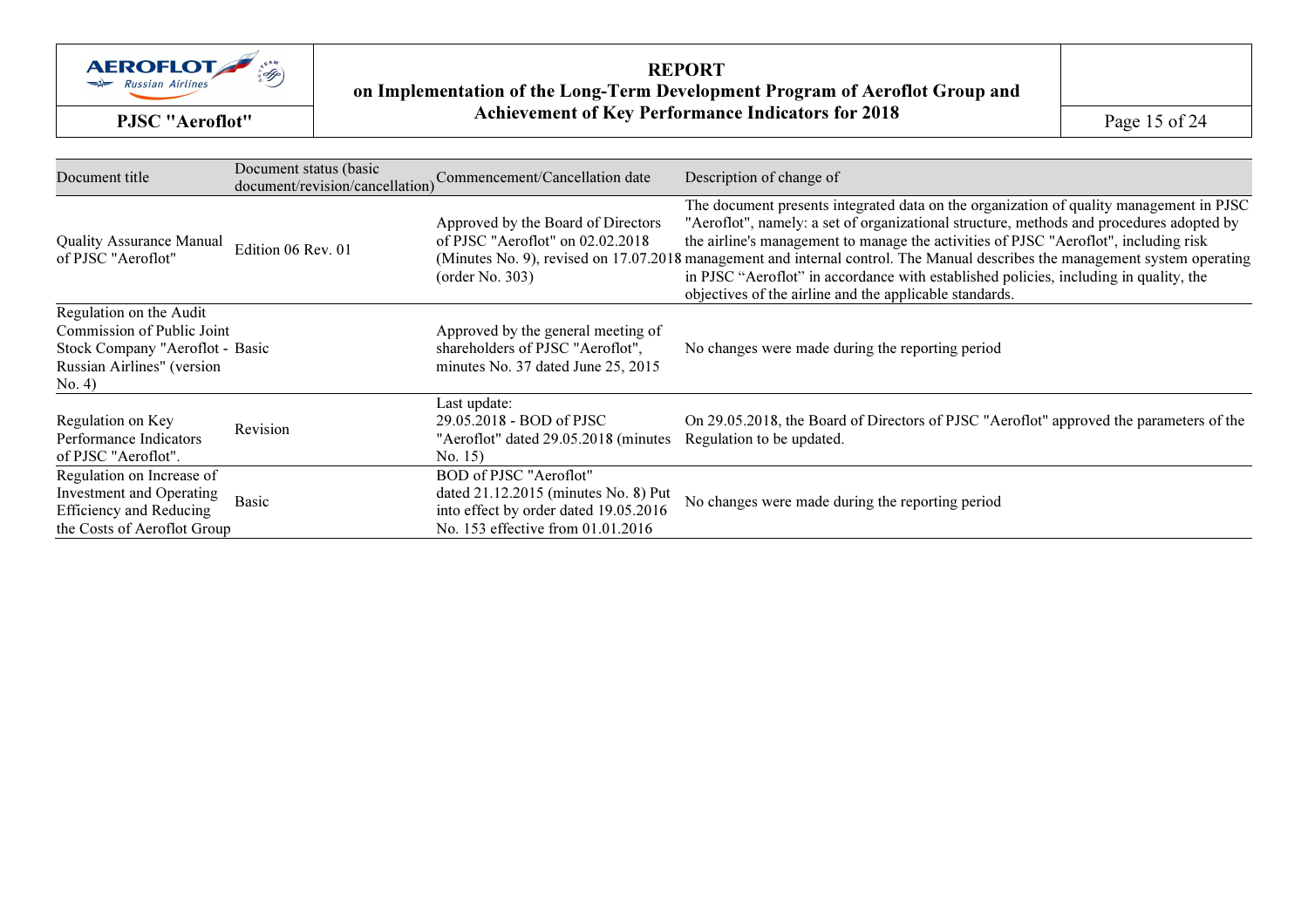

REPORT on Implementation of the Long-Term Development Program of Aeroflot Group and Achievement of Key Performance Indicators for 2018 PJSC "Aeroflot" $Page 16 of 24$ 

### 3. RELATIONSHIP OF THE LEVEL OF KPI PERFORMANCE TO REMUNERATION OF THE MANAGEMENT TEAM OF THE ORGANIZATION, INCLUDING ESTABLISHMENT OF RESPONSIBILITY OF THE TOP MANAGEMENT FOR FAILURE TO ACHIEVE THE SET KPIs. INFORMATION ON CASCADING KPIs ACROSS THE MANAGEMENT LEVELS, ON LINKAGE TO REMUNERATION OF THE MANAGEMENT.

Table 11 Relationship Between the Degree of KPI Performance and Remuneration of the Management of the Organization

| Descriptive Part                                                                                                                                                                                             | Data                                                                                                                                                                                                                                                                                                                                                                                                                                                                                                                                                                                                                                                                                                                                                                                                                                                                                                                                                                                                                                                                                                                                                |
|--------------------------------------------------------------------------------------------------------------------------------------------------------------------------------------------------------------|-----------------------------------------------------------------------------------------------------------------------------------------------------------------------------------------------------------------------------------------------------------------------------------------------------------------------------------------------------------------------------------------------------------------------------------------------------------------------------------------------------------------------------------------------------------------------------------------------------------------------------------------------------------------------------------------------------------------------------------------------------------------------------------------------------------------------------------------------------------------------------------------------------------------------------------------------------------------------------------------------------------------------------------------------------------------------------------------------------------------------------------------------------|
| Description of relationship between the degree of KPI performance for                                                                                                                                        | 1 KPI of the LTDP of Aeroflot Group fully comply with the KPI of General Director of PJSC "Aeroflot" and Deputy                                                                                                                                                                                                                                                                                                                                                                                                                                                                                                                                                                                                                                                                                                                                                                                                                                                                                                                                                                                                                                     |
| the current period and remuneration of the management of the                                                                                                                                                 | General Director (DGD), other members of the Executive Board and Chief Accountant of PJSC "Aeroflot". Some                                                                                                                                                                                                                                                                                                                                                                                                                                                                                                                                                                                                                                                                                                                                                                                                                                                                                                                                                                                                                                          |
| organization, including establishment of responsibility of the top                                                                                                                                           | Deputy General Directors, other members of the Executive Board have individual KPIs.                                                                                                                                                                                                                                                                                                                                                                                                                                                                                                                                                                                                                                                                                                                                                                                                                                                                                                                                                                                                                                                                |
| management for failure to achieve the set KPIs                                                                                                                                                               | 2. The amount of the bonus paid to GD, DGD, other members of the Executive Board and Chief Accountant of PJSC                                                                                                                                                                                                                                                                                                                                                                                                                                                                                                                                                                                                                                                                                                                                                                                                                                                                                                                                                                                                                                       |
| Cascading of KPIs by management levels, information on the linkage of<br>KPIs to remuneration of the management with indication of internal<br>organizational and administrative documents and their details | "Aeroflot" is fully dependent on the performance of the KPIs approved for the reporting period, which is regulated by<br>employment agreements and the current Regulation on Bonuses for Managers and Specialists to PJSC "Aeroflot".<br>3. The list and weights of KPIs of the General Director of PJSC "Aeroflot" for 2018 reflecting the Company's KPI<br>system were approved by the BoD on 21.12.17 (minutes No. 7), updated starting from the 2nd quarter of 2018 by<br>resolution of the BoD dated 26.04.2018 (minutes No. 13) and starting from the 3rd quarter of 2018 - by resolution of<br>the BoD dated 31.10.2018 (minutes No. 7) in connection with the approval of the adjusted budget of Aeroflot Group<br>for 2018. The list, weight and target values of KPIs for 2018 of DGD, other members of the Executive Board, Chief<br>Accountant and other employees of PJSC "Aeroflot" were approved by order of the General Director dated<br>29.12.2017 No. 539 and were updated by orders No. 375 dated 14.09.2018 (starting from 2Q 2018), No. 490 dated<br>17.12.2018 (starting from 3Q 2018) in connection with budget adjustment. |
| Information on changes made in the reporting period to the regulations                                                                                                                                       | Orders No. 367 dated 07.09.2018, No. 436 dated 02.11.2018 - introduction of the main bonus award criteria -                                                                                                                                                                                                                                                                                                                                                                                                                                                                                                                                                                                                                                                                                                                                                                                                                                                                                                                                                                                                                                         |
| (and other documents) relating to the incentive scheme for the                                                                                                                                               | achievement of profit ratios and budget parameters for income and expenses provided by the budget of Aeroflot                                                                                                                                                                                                                                                                                                                                                                                                                                                                                                                                                                                                                                                                                                                                                                                                                                                                                                                                                                                                                                       |
| management                                                                                                                                                                                                   | Group or PJSC "Aeroflot" by resolution of the Executive Board of PJSC "Aeroflot".                                                                                                                                                                                                                                                                                                                                                                                                                                                                                                                                                                                                                                                                                                                                                                                                                                                                                                                                                                                                                                                                   |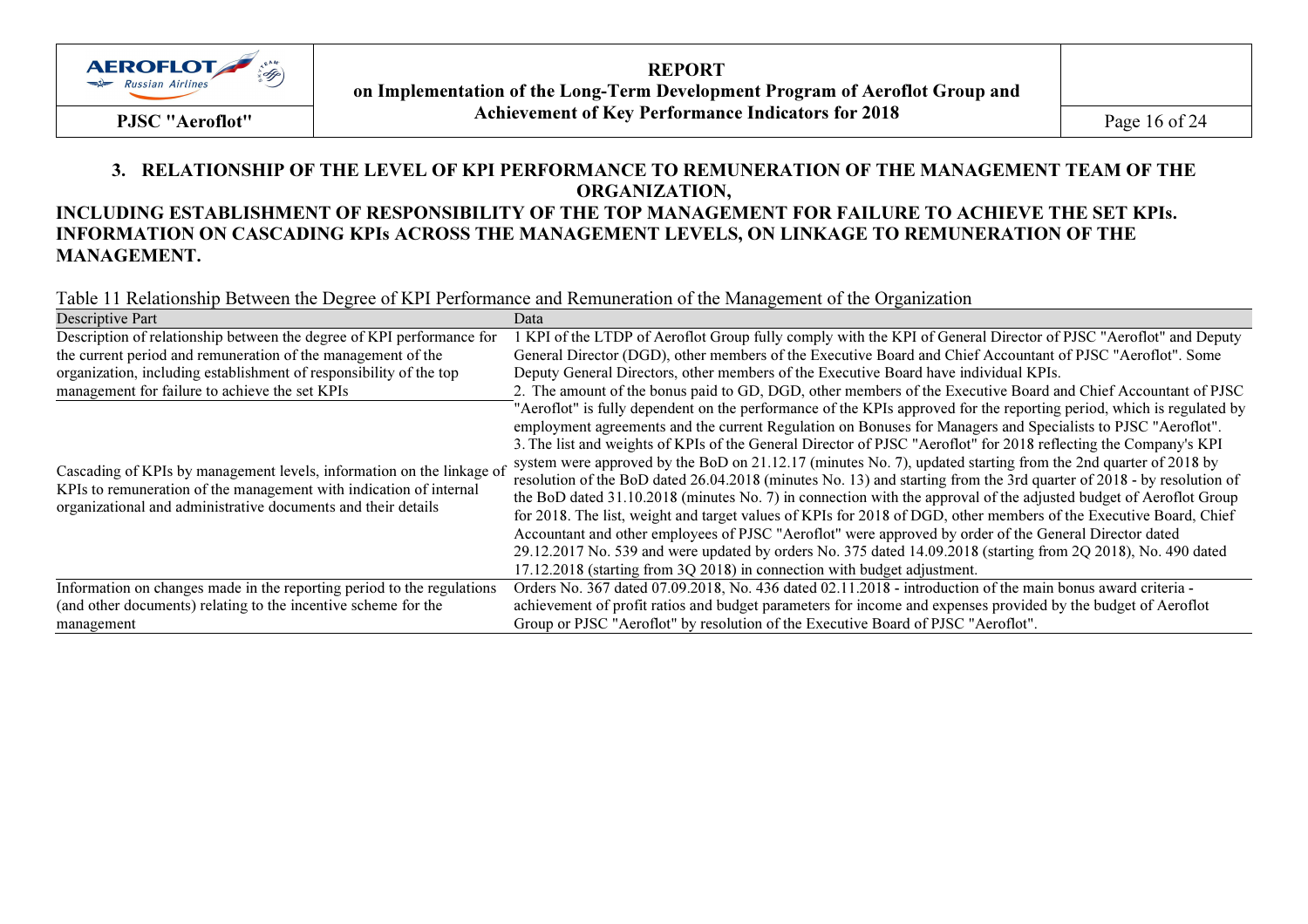

REPORT on Implementation of the Long-Term Development Program of Aeroflot Group and Achievement of Key Performance Indicators for 2018 PJSC "Aeroflot" $Page 17 of 24$ 

# 4. RESULTS OF THE AUDIT OF LTDP AND KPIs

 Independent auditor Nexia Pacioli LLC audited implementation of Long-Term Development Program of Aeroflot Group for the year 2018. According to the results of the independent audit (date of the audit report: 29.03.2019), the Report on Implementation of the Long-Term Development Program of Aeroflot Group and achievement of key performance indicators for 2018 is reliable in all material aspects and has been prepared in accordance with the criteria established by the Long-Term Development Program of Aeroflot Group for the period 2018-2022 approved by the Board of Directors of PJSC "Aeroflot" on 21.12.2017 (minutes No. 7).

The auditor confirms in all material respects the accuracy of the data presented in the Report on Implementation of the LTDP for the year 2018:

- On the actual KPI values. At the end of 2018, 7 out of 11 KPIs were achieved;
- On implementation of the activities and the status of the activities. Activities have been mainly carried out;

 • On expenditure of funds of the relevant budgets for the intended purpose (for compensation of the lost income of the air carrier and as partial compensation of costs for making lease payments for aircrafts of Russian production).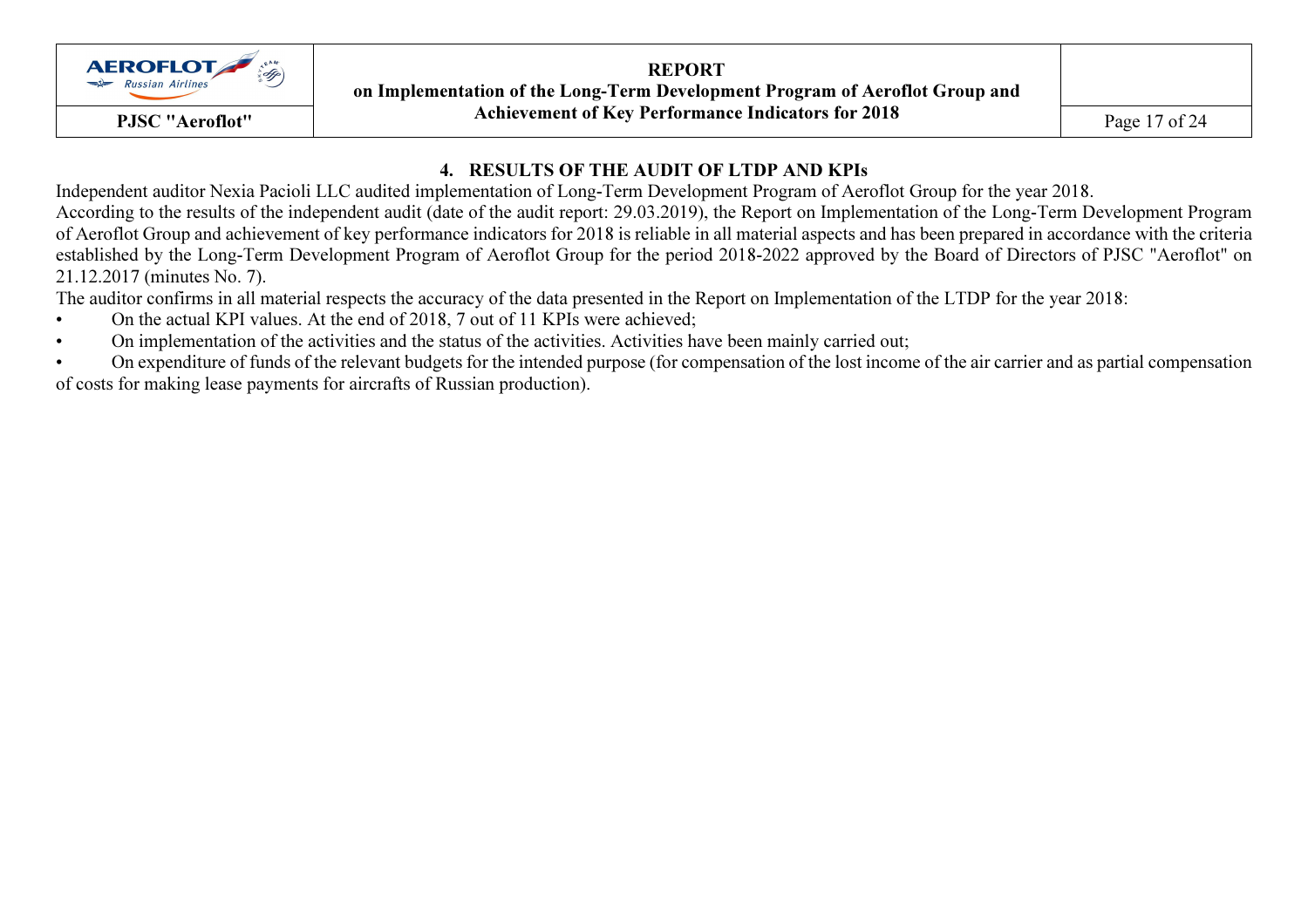

REPORT on Implementation of the Long-Term Development Program of Aeroflot Group and Achievement of Key Performance Indicators for 2018 PJSC "Aeroflot" $Page 18 of 24$ 

### 5. ANNEXES

# A. IMPLEMENTATION OF ACTIVITIES AIMED AT ENSURING THE PRIORITY OF FINANCING OF OBJECTIVES OF SOCIAL AND ECONOMIC DEVELOPMENT OF THE FAR EAST.

#### Ensuring the priority nature of financing of objectives of social and economic development of the Far East

Table 12 Analysis of Implementation of Special Activities to Ensure the Priority of Financing of Objectives of Social and Economic Development of the Far East

|                                     |                                                                                                 | Design<br>capacity/                                            | Design                                                                            |               |                                              |                                        |                      | Plan, thous. passengers                                 |      |      |                                          |  |
|-------------------------------------|-------------------------------------------------------------------------------------------------|----------------------------------------------------------------|-----------------------------------------------------------------------------------|---------------|----------------------------------------------|----------------------------------------|----------------------|---------------------------------------------------------|------|------|------------------------------------------|--|
| Name<br>of<br>Activities/Facilities | Name of the city / facility in the Farindicators in<br><b>Eastern Federal District</b>          | quantitative<br>the<br>breakdown<br>by airlines,<br>passengers | capacity/<br>quantitative<br>indicators<br><b>SU+FV 100</b><br>% KU<br>passengers | Start year of | End year of<br>implementation implementation | Total cost, Residual<br>mln.<br>rubles | value, mln<br>rubles | 2018 - plan<br>only for SU in<br>terms of<br>passengers | 2019 | 2020 | . Expected<br>socioeconomic<br>impact in |  |
|                                     | $\overline{2}$                                                                                  |                                                                | 3.1                                                                               |               | 5                                            | 6                                      | $\overline{7}$       | 8                                                       | 9    | 10   | 11                                       |  |
|                                     | Program of selling direct carriage as per flat tariffs (the Far East) from Sheremetyevo airport |                                                                |                                                                                   |               |                                              | roundtrip                              |                      |                                                         |      |      |                                          |  |
|                                     | Sheremetyevo-Vladivostok-<br>Sheremetyevo, SU                                                   | 279,654                                                        | 421,381                                                                           | 2018          | 2018                                         |                                        |                      | 237.2 thous.<br>pass                                    |      |      |                                          |  |
|                                     | Sheremetyevo-Vladivostok-<br>Sheremetyevo, FV                                                   | 141,727                                                        |                                                                                   |               |                                              |                                        |                      |                                                         |      |      |                                          |  |
|                                     | Sheremetyevo-Khabarovsk-<br>Sheremetyevo, SU                                                    | 222,342                                                        | 355,241                                                                           | 2018          | 2018                                         |                                        |                      | 225.2 thous.<br>passengers                              |      |      |                                          |  |
|                                     | Sheremetyevo-Khabarovsk-<br>Sheremetyevo, FV                                                    | 132,899                                                        |                                                                                   |               |                                              |                                        |                      |                                                         |      |      |                                          |  |
|                                     | Sheremetyevo-Yuzhno-Sakhalinsk<br>Sheremetyevo, SU                                              | 113,125                                                        | 208,405                                                                           | 2018          | 2018                                         |                                        |                      | 113.1 thous.<br>passengers                              |      |      |                                          |  |
|                                     | Sheremetyevo-Yuzhno-Sakhalinsk<br>Sheremetyevo, FV                                              | 95,280                                                         |                                                                                   |               |                                              |                                        |                      |                                                         |      |      |                                          |  |
|                                     | Sheremetyevo-Petropavlovsk-<br>Kamchatsky<br>Sheremetyevo, SU                                   | 149,733                                                        | 230,648                                                                           | 2018          | 2018                                         |                                        |                      | 123.5 thous.<br>passengers                              |      |      |                                          |  |
|                                     | Sheremetyevo-Petropavlovsk-<br>Kamchatsky<br>Sheremetyevo, FV                                   | 80,915                                                         |                                                                                   |               |                                              |                                        |                      |                                                         |      |      |                                          |  |
|                                     |                                                                                                 |                                                                |                                                                                   |               |                                              |                                        |                      |                                                         |      |      |                                          |  |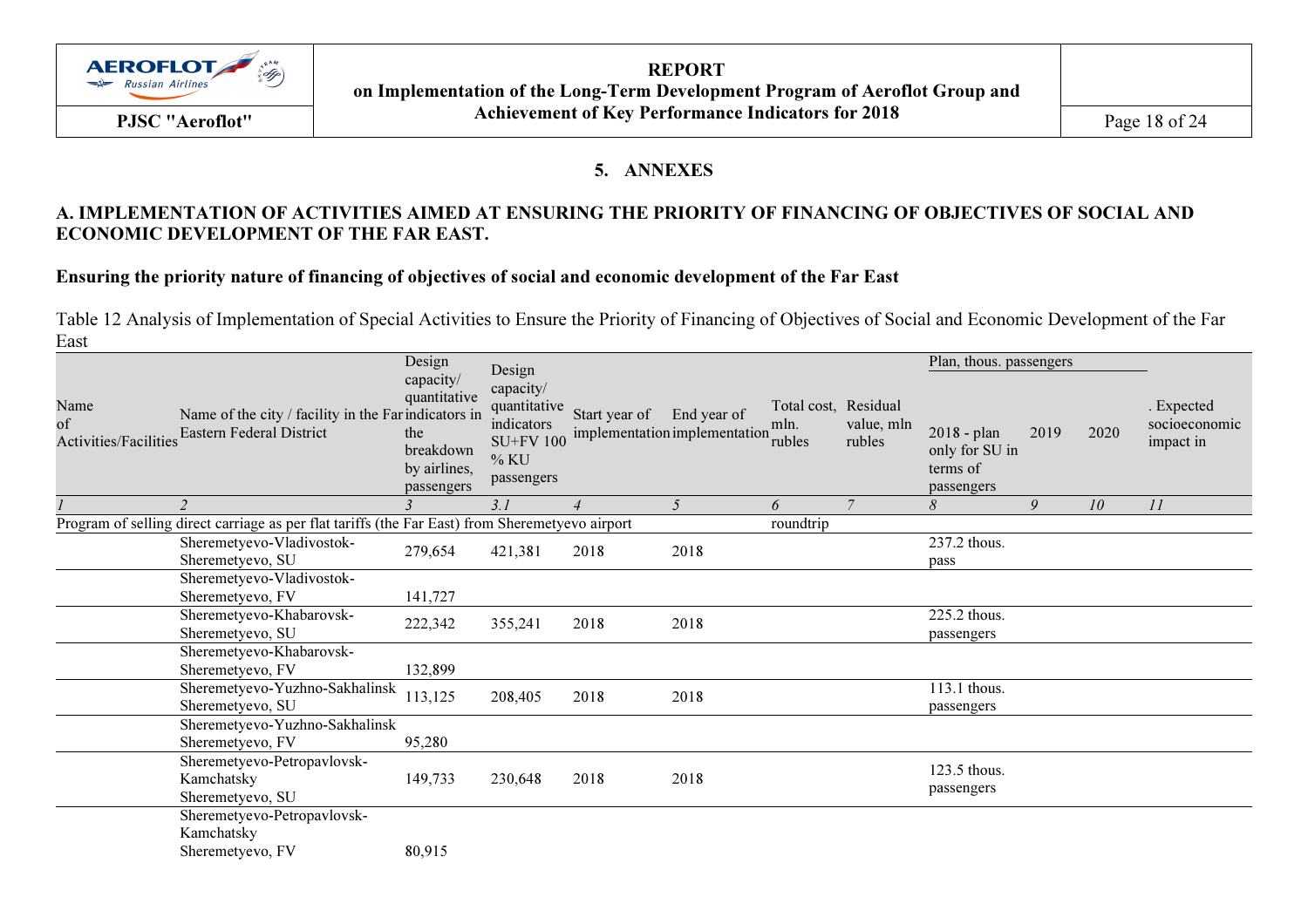

# REPORTon Implementation of the Long-Term Development Program of Aeroflot Group and<br>
PJSC "Aeroflot" Achievement of Key Performance Indicators for 2018 Page 19 of 24

| $\sim$<br>Sheer <sup>2</sup><br>2217<br>oadan - | 7∆ ک | 46  | 2018 | $\bigcap$ $\bigcap$ $\bigcap$ | thous     |
|-------------------------------------------------|------|-----|------|-------------------------------|-----------|
| $\sim$<br><b>Sher</b><br>$\infty$               | 10.3 | , י |      | 2018                          | passenger |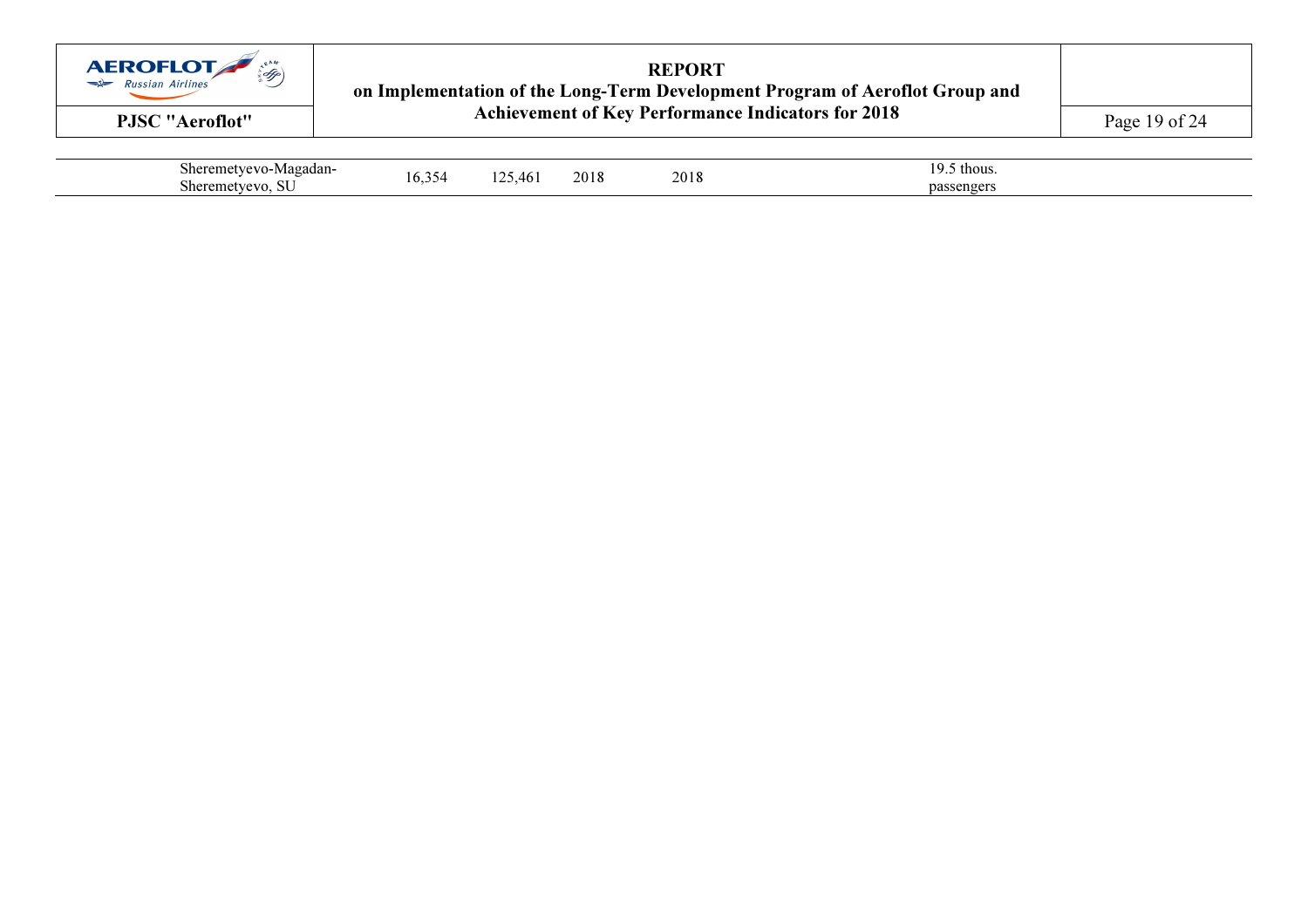

REPORT on Implementation of the Long-Term Development Program of Aeroflot Group and PJSC "Aeroflot" **Achievement of Key Performance Indicators for 2018** Page 20 of 24

| Name<br>of | Name of the city / facility in the Far indicators in<br>Activities/Facilities Eastern Federal District | Design<br>capacity/<br>quantitative<br>the<br>breakdown<br>by airlines,<br>passengers | Design<br>capacity/<br>quantitative<br>indicators<br><b>SU+FV 100</b><br>% KU<br>passengers | Start year of | End year of<br>implementation implementation | Total cost, Residual<br>mln.<br>rubles | value, mln<br>rubles | Plan, thous. passengers<br>$2018 - plan$<br>only for SU in<br>terms of<br>passengers | 2019 | 2020 | . Expected<br>socioeconomic<br>impact in |
|------------|--------------------------------------------------------------------------------------------------------|---------------------------------------------------------------------------------------|---------------------------------------------------------------------------------------------|---------------|----------------------------------------------|----------------------------------------|----------------------|--------------------------------------------------------------------------------------|------|------|------------------------------------------|
|            |                                                                                                        |                                                                                       |                                                                                             |               |                                              |                                        |                      |                                                                                      |      | 10   |                                          |
|            | Sheremetyevo-Magadan-<br>Sheremetyevo, FV                                                              | 109.107                                                                               |                                                                                             |               |                                              |                                        |                      |                                                                                      |      |      |                                          |

Table 13 Analysis of Implementation of Special Activities to Ensure the Priority of Financing of Objectives of Social and Economic Development of the Far East (Investment in "Aurora" Airlines)

| Name of activities/facilities                                                                            | Name of an entity of DFO (the Far<br>Eastern Federal District)   | Design<br>capacity/<br>quantitative<br>indicators<br>(actual* for<br>$2018$ ) mln<br>rub. | Start year of | End year of<br>implementation implementation | Total cost,<br>mln.<br>rubles | Residual value,<br>mln rubles | 2018 | Financing plan, mln rubles<br>2019 | 2020<br>year | Expected socio-<br>economic impact<br>for |
|----------------------------------------------------------------------------------------------------------|------------------------------------------------------------------|-------------------------------------------------------------------------------------------|---------------|----------------------------------------------|-------------------------------|-------------------------------|------|------------------------------------|--------------|-------------------------------------------|
|                                                                                                          |                                                                  |                                                                                           |               |                                              | 6                             |                               | 8    | 9                                  | 10           |                                           |
| Activities provided by the current investment program (Strategy, business plan, other development plans) |                                                                  |                                                                                           |               |                                              |                               |                               |      |                                    |              |                                           |
| <b>Investment in "Aurora" Airlines</b>                                                                   |                                                                  |                                                                                           |               |                                              |                               |                               |      |                                    |              |                                           |
| <b>Ensurance of Aircraft</b><br>Maintenance                                                              | Sakhalin Region / Primorsky Territory<br>Khabarovsk Territory    | 47                                                                                        | 2018          | 2018                                         |                               |                               | 222  | 272                                |              |                                           |
| Provision of ground<br>handling services at the<br>airport                                               | Sakhalin Region / Primorsky Territory 28<br>Khabarovsk Territory |                                                                                           | 2018          | 2018                                         |                               |                               | 59   | 99                                 |              |                                           |
| Development of the                                                                                       | Sakhalin Region / Primorsky Territory                            |                                                                                           |               |                                              |                               |                               |      |                                    |              |                                           |
| simulator complex                                                                                        | Khabarovsk Territory                                             |                                                                                           | 2018          | 2018                                         |                               |                               |      | 6                                  |              |                                           |
| Provision of passenger                                                                                   | Sakhalin Region / Primorsky Territory                            | 15                                                                                        | 2018          | 2018                                         |                               |                               | 15   |                                    |              |                                           |
| service                                                                                                  | Khabarovsk Territory                                             |                                                                                           |               |                                              |                               |                               |      |                                    |              |                                           |
| Acquisition of aircraft and                                                                              | Sakhalin Region / Primorsky Territory                            |                                                                                           |               |                                              |                               |                               |      |                                    |              |                                           |
| aircraft engines                                                                                         | Khabarovsk Territory                                             |                                                                                           | 2018          | 2018                                         |                               |                               |      | 1,270 1,320                        |              |                                           |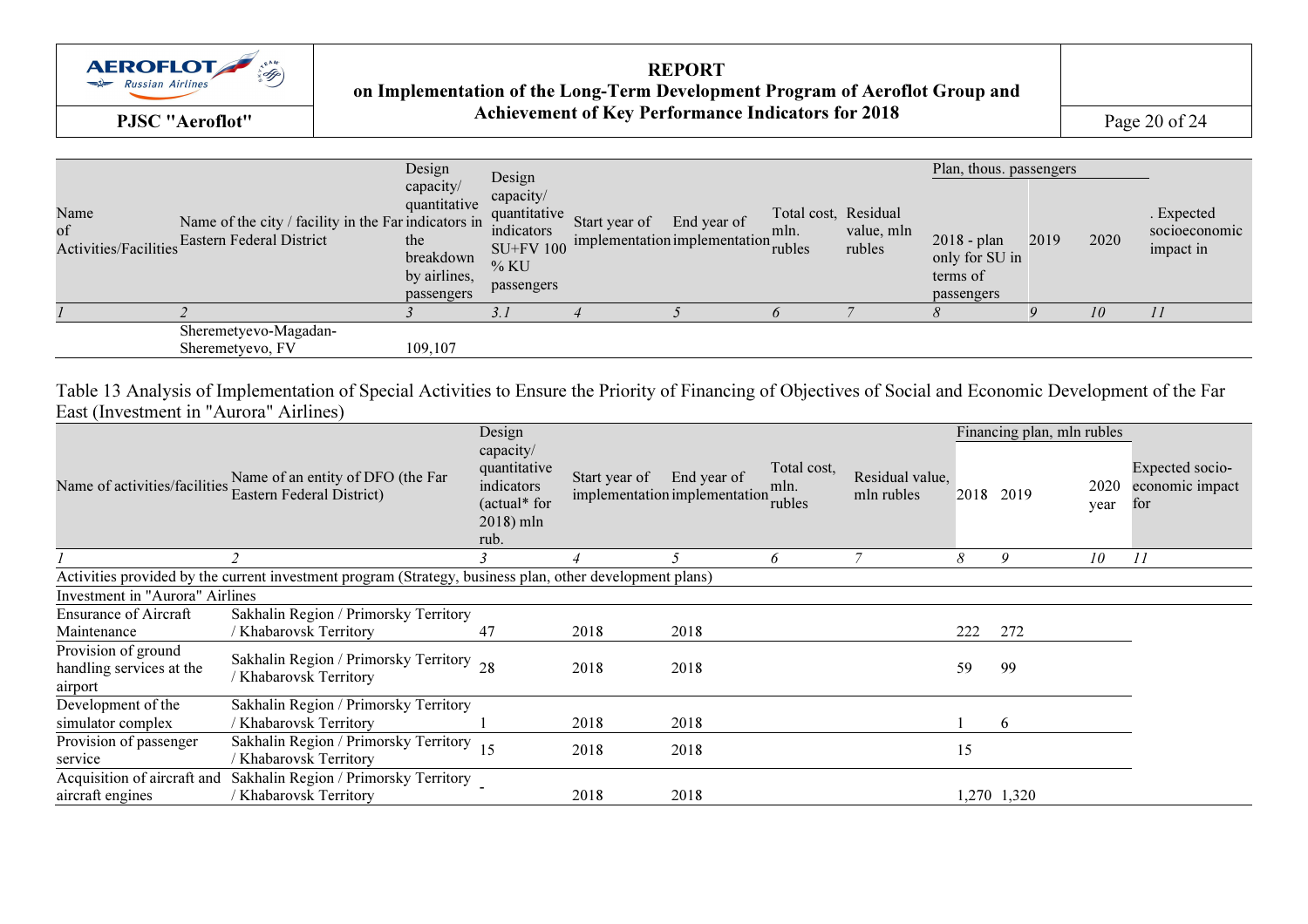

REPORTon Implementation of the Long-Term Development Program of Aeroflot Group and<br>
PJSC "Aeroflot" Achievement of Key Performance Indicators for 2018 Page 21 of 24

| Construction of new<br>facilities                                                | Sakhalin Region / Primorsky Territory /<br>Khabarovsk Territory                                      | 42<br>2018       | 2018                | 46                                                                                                                       |                                                                                                                       |
|----------------------------------------------------------------------------------|------------------------------------------------------------------------------------------------------|------------------|---------------------|--------------------------------------------------------------------------------------------------------------------------|-----------------------------------------------------------------------------------------------------------------------|
| IT systems development                                                           | Sakhalin Region / Primorsky Territory /<br>Khabarovsk Territory                                      | 21<br>2018       | 2018                | 24                                                                                                                       | 15                                                                                                                    |
| in fixed assets                                                                  | Other capital investments Sakhalin Region / Primorsky Territory /<br>Khabarovsk Territory            | 16<br>2018       | 2018                | 16                                                                                                                       | 6                                                                                                                     |
| Investments in software                                                          | Sakhalin Region / Primorsky Territory /<br>Khabarovsk Territory                                      | 26<br>2018       | 2018                | 33                                                                                                                       | 23                                                                                                                    |
| <b>TOTAL, investment</b>                                                         | <b>Sakhalin Region / Primorsky</b><br><b>Territory / Khabarovsk Territory</b>                        | 195              |                     | 1,687                                                                                                                    | 1,741                                                                                                                 |
|                                                                                  | Table 14. Activities to Ensure Social Carriage in the Far East                                       |                  |                     |                                                                                                                          |                                                                                                                       |
| Activity                                                                         | Quantitative or qualitative<br>objectives of activities                                              | Person in charge | Terms               |                                                                                                                          | Activity implementation status  Analysis of the reasons for deviation                                                 |
|                                                                                  |                                                                                                      |                  |                     | Carried                                                                                                                  | Introduction of a "flat rate" on the                                                                                  |
| Carriage as per "flat" tariff.                                                   | To carry 718.5 thous. passengers DUSiD                                                               |                  | 2018                | 1,341,136 passengers                                                                                                     | FV routes 100% of KU to/from<br>Moscow from/to destination points<br>of the Far East starting from 1<br>January 2018. |
| Participation in subsidized<br>carriage.                                         | Initially allocated budget for the<br>directions of the Far East<br>781,974,150 rub.                 | <b>DUSiD</b>     | 2018                | Directions of the Far<br>East - 211,151 passengers<br>carried for the total amount of<br>subsidies<br>1,457,194,900 rub. | Extension of the subsidy period<br>from the Summer season to year-<br>round.                                          |
|                                                                                  |                                                                                                      |                  |                     |                                                                                                                          |                                                                                                                       |
| Participation in the carriage<br>to/from the Eastern Economic<br>Forum 2018.     | To provide carriage of 1,420<br>persons of staff, Forum<br>participants and media<br>representatives | <b>DUSiD</b>     | 28.08<br>26.09.2018 | Executed                                                                                                                 |                                                                                                                       |
| Participation in transportation of<br>the GPW (Great Patriotic War)<br>veterans. | Transport 269 veterans, including DUSiD<br>105 accompanying persons                                  |                  | 2018                | Executed.                                                                                                                |                                                                                                                       |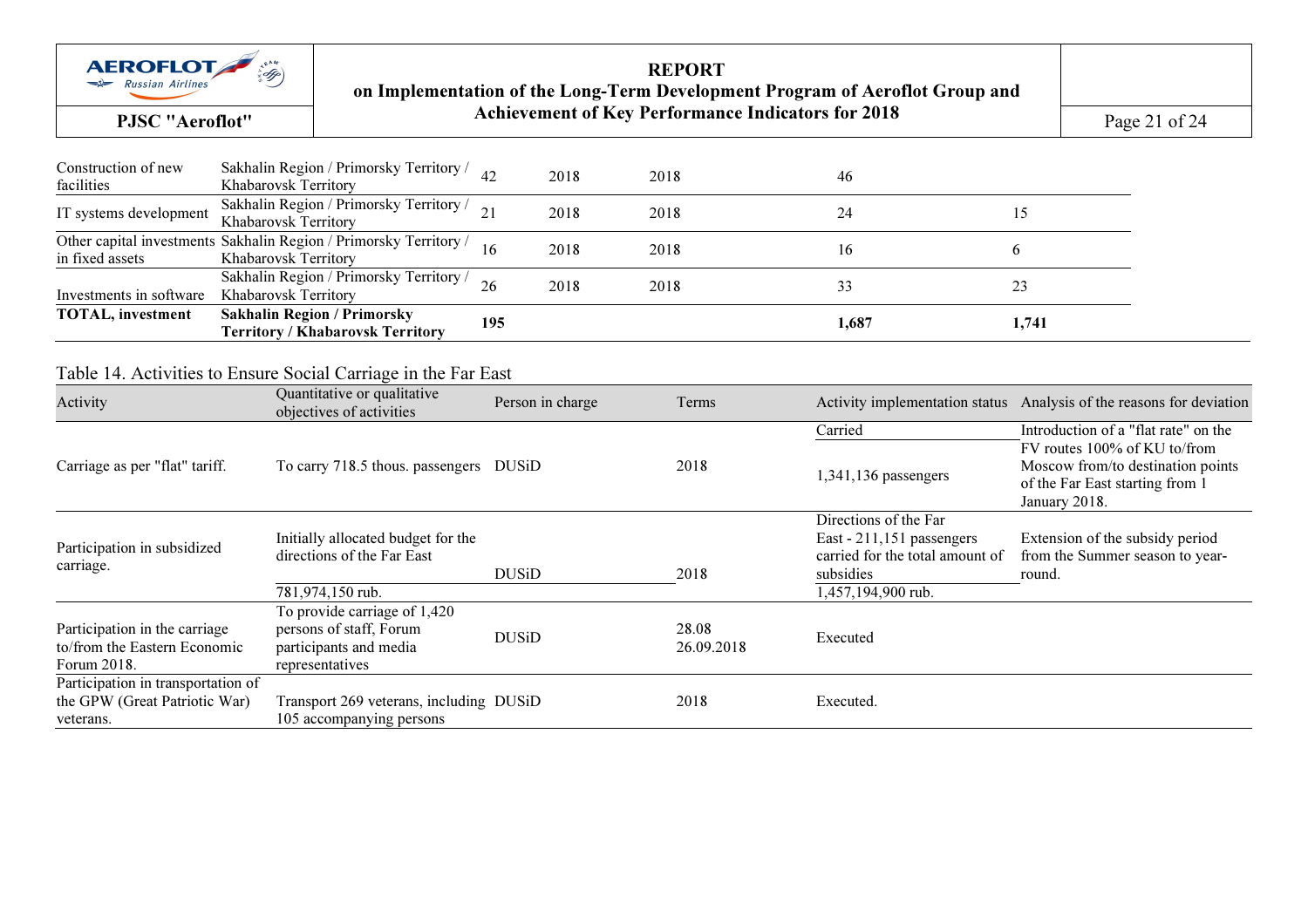

REPORT on Implementation of the Long-Term Development Program of Aeroflot Group and Achievement of Key Performance Indicators for 2018 PJSC "Aeroflot" $Page 22 of 24$ 

## B. IMPLEMENTATION OF ACTIVITIES FOR GRADUAL INCREASE OF THE SHARE OF PROCUREMENT OF GOODS, WORKS AND SERVICES FROM SMALL AND MEDIUM BUSINESSES

Table 15 Implementation of Activities for Gradual Increase of the Share of Procurement of Goods, Works, Services from Small and Medium Businesses

| No. | Indicator name                                           | Unit of<br>measurement | Plan   | Actual | Percentage completion | Analysis of the reasons for deviation                                     |
|-----|----------------------------------------------------------|------------------------|--------|--------|-----------------------|---------------------------------------------------------------------------|
|     | Share of procurement from small<br>and medium businesses |                        | 60.00% | 85.21% | 142%                  | Significant increase in the value and quantity of<br>contracts with SMEs. |

# C. IMPLEMENTATION OF ACTIVITIES TO REPLACE PROCUREMENT OF FOREIGN GOODS (WORKS, SERVICES) BY PROCUREMENT OF RUSSIAN PRODUCTS

|               | LAULE TO IMPICINCINATION OF ACTIVITIES TO REPTACE FTOCULENTEM OF FOLCIPII COODS (WOLKS, SERVICES) OV FTOCULENTEM OF RUSSIAN FTOQUCTS                                               |                                                                                                                                                                                                                                                                                                                    |
|---------------|------------------------------------------------------------------------------------------------------------------------------------------------------------------------------------|--------------------------------------------------------------------------------------------------------------------------------------------------------------------------------------------------------------------------------------------------------------------------------------------------------------------|
| No.           | period                                                                                                                                                                             | Description of implemented (or current) import substitution activities for the reporting Results, terms and current status of implementation of import substitution activities                                                                                                                                     |
|               | Compilation of a list of foreign goods which production is recommended to be<br>mastered by domestic producers                                                                     | Register of import substitution projects is included in a section of the LTDP                                                                                                                                                                                                                                      |
| $\mathcal{L}$ | Participation in joint projects on localization of manufacturing of substitutes of<br>foreign products or projects on creation (modernization) of domestic products<br>manufacture | Aeroflot's representatives take part in the activities devoted to import substitution.<br>Thus, for instance, in November 2018, PMD took part in the forum of light industry of the<br>Russian Federation focused on the review of the competitiveness of the Russian light<br>industry.                           |
|               | Execution of medium-term and long-term product supply agreements with domestic<br>manufacturers                                                                                    | When conducting competitive procurement procedures, all Russian manufacturers are given<br>priority in accordance with the Government Resolution No. 925.<br>In addition, in February 2018, Aeroflot signed 50 agreements for supply of domestic aircraft<br>MS-21 for a total cost of more than 349.4 bln rubles. |

Table 16 Implementation of Activities to Replace Procurement of Foreign Goods (Works, Services) by Procurement of Russian Products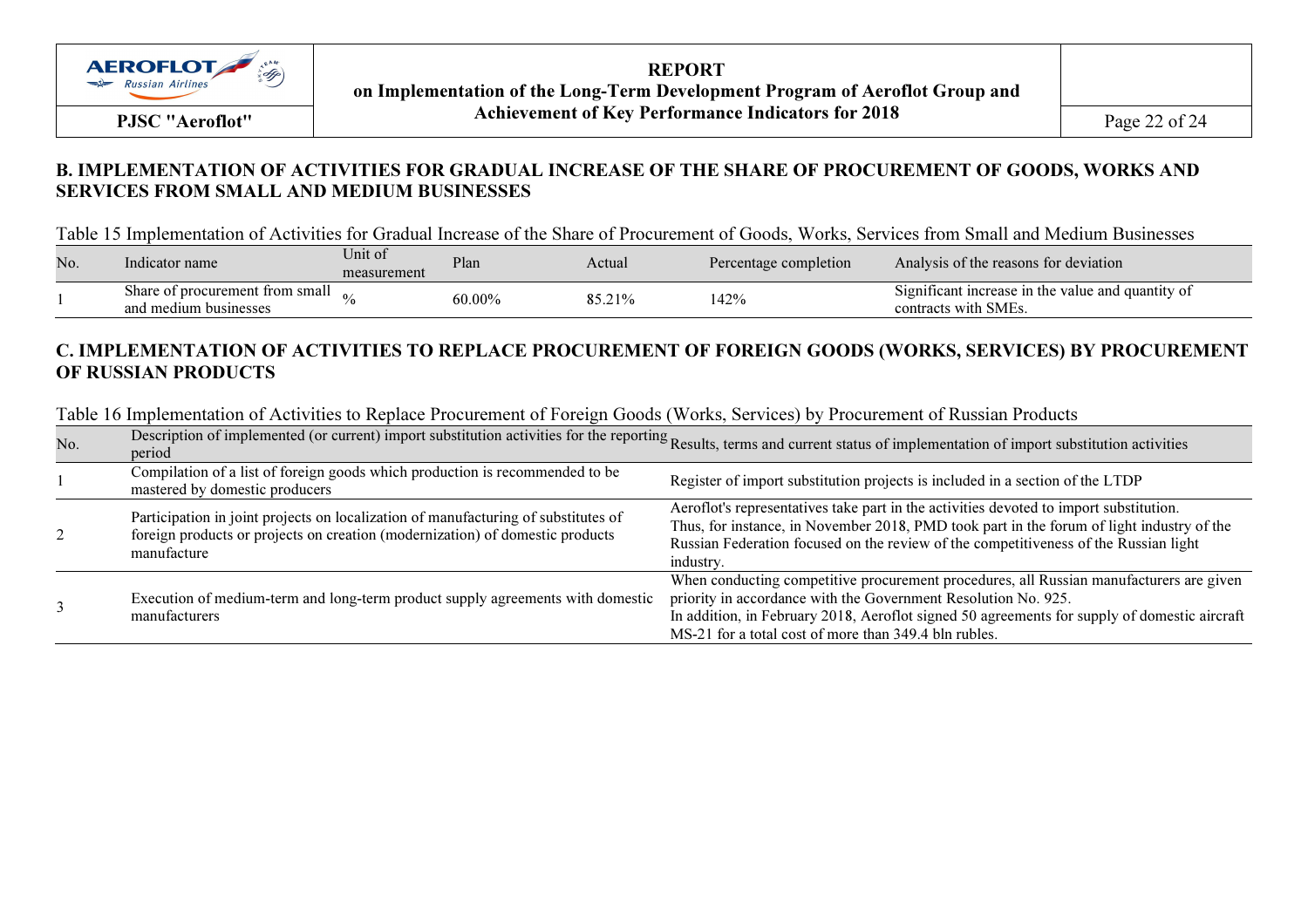

REPORT on Implementation of the Long-Term Development Program of Aeroflot Group and PJSC "Aeroflot" **Achievement of Key Performance Indicators for 2018** Page 23 of 24

# Table 17 Status of Implementation of Activities Included in the Long-Term Development Program

| Foreign goods (works, services) considered for import<br>substitution                                                                                                               | Person in charge | Russian goods (works, services) equivalent in technical<br>characteristics and consumer properties | Terms and current status of<br>implementation of import<br>substitution activities              |
|-------------------------------------------------------------------------------------------------------------------------------------------------------------------------------------|------------------|----------------------------------------------------------------------------------------------------|-------------------------------------------------------------------------------------------------|
| Maintenance of emergency escape equipment of RRJ-<br>95B aircraft                                                                                                                   | AMD              | SPM-Service LLC                                                                                    | 2019 Domestic supplier has a<br>license from the developer -<br>manufacturer of these products. |
| Repair and painting of wheels and brakes of aircraft A-<br>320,<br>A-321, A-330, B-737, B-777, RRJ-95B                                                                              | AMD              | <b>BLMZ</b> Technics LLC                                                                           | The agreement is in force                                                                       |
| Technical support and maintenance of technical<br>borescopes and other equipment for non-destructive<br>method of production control of GE (Agreement 01-<br>2017 dated 09.06.2017) | <b>AMD</b>       | <b>GE Rus Infra</b>                                                                                | The agreement is in force                                                                       |
| Equipment for replacement of abradable panels on RR<br>Trent 700 engines.<br>Pad clamping.<br>Clamp assy.                                                                           | AMD              | <b>AVIAINTERCOM</b>                                                                                | The agreement is in force                                                                       |
| Plugs for engine air intakes                                                                                                                                                        | <b>PMD</b>       | <b>AVIAINTERCOM</b>                                                                                | The agreement is in force                                                                       |
| Spare parts and consumables for IVS and OVS                                                                                                                                         | <b>PMD</b>       | AVIAINTERCOM, AVIAPRESTIGE                                                                         | The agreements are in force                                                                     |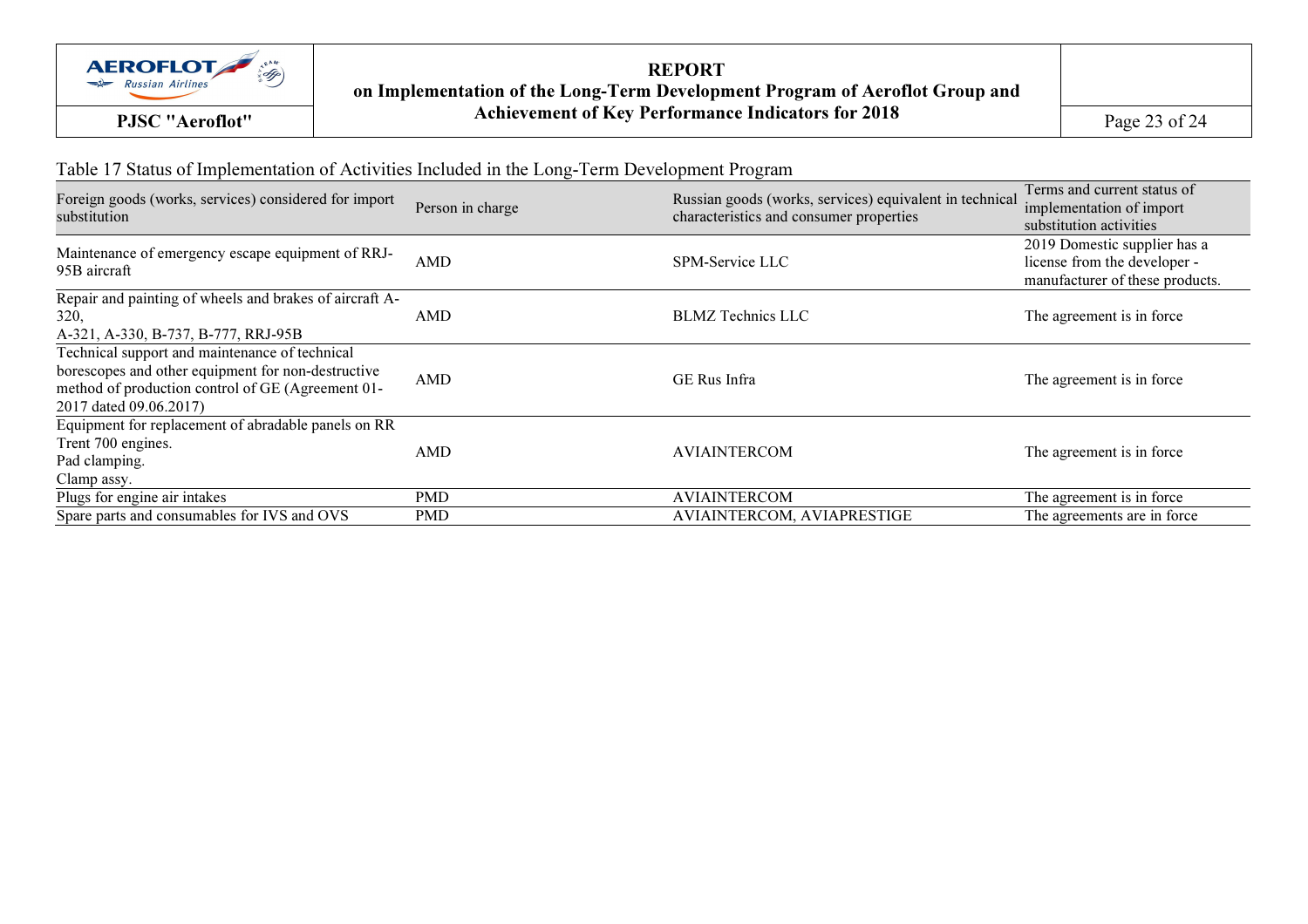

REPORTon Implementation of the Long-Term Development Program of Aeroflot Group and<br>
PJSC "Aeroflot" Achievement of Key Performance Indicators for 2018 Page 24 of 24

| Foreign goods (works, services) considered for import<br>substitution                                    | Person in charge | Russian goods (works, services) equivalent in technical<br>characteristics and consumer properties | Terms and current status of<br>implementation of import<br>substitution activities                                                                                                                                                                                                                                                                                                 |
|----------------------------------------------------------------------------------------------------------|------------------|----------------------------------------------------------------------------------------------------|------------------------------------------------------------------------------------------------------------------------------------------------------------------------------------------------------------------------------------------------------------------------------------------------------------------------------------------------------------------------------------|
| Supply of economy class passenger seat covers                                                            | <b>PMD</b>       | AVIAINTERCOM, AVIAPRESTIGE                                                                         | The agreement is in force                                                                                                                                                                                                                                                                                                                                                          |
| Supply of economy class leather passenger seat covers PMD                                                |                  | <b>AVIAPRESTIGE</b>                                                                                | The agreement is in force                                                                                                                                                                                                                                                                                                                                                          |
| Production and approval of a catalogue of stickers<br>(internal and external) for aircraft A-319/320/321 | AMD              | AVIAINTERCOM, 29063984/P12-<br>21/13.01.2015 dated 13.01.2015                                      | The agreement was valid until<br>31.12.2018                                                                                                                                                                                                                                                                                                                                        |
| Aircraft engines borescope inspection                                                                    | AMD              | Research and Development Enterprise of Special and<br>Medical Equipment LLC (NPP SiMT LLC)         | In 2017, a Russian-manufactured<br>device was procured from a Russian<br>supplier.<br>In 2018, according to the results of<br>the competitive procedure,<br>imported equipment was procured<br>from a Russian organization. The<br>supplier of domestic equipment was<br>unable to provide better conditions,<br>despite the priority given to the<br>goods of Russian manufacture |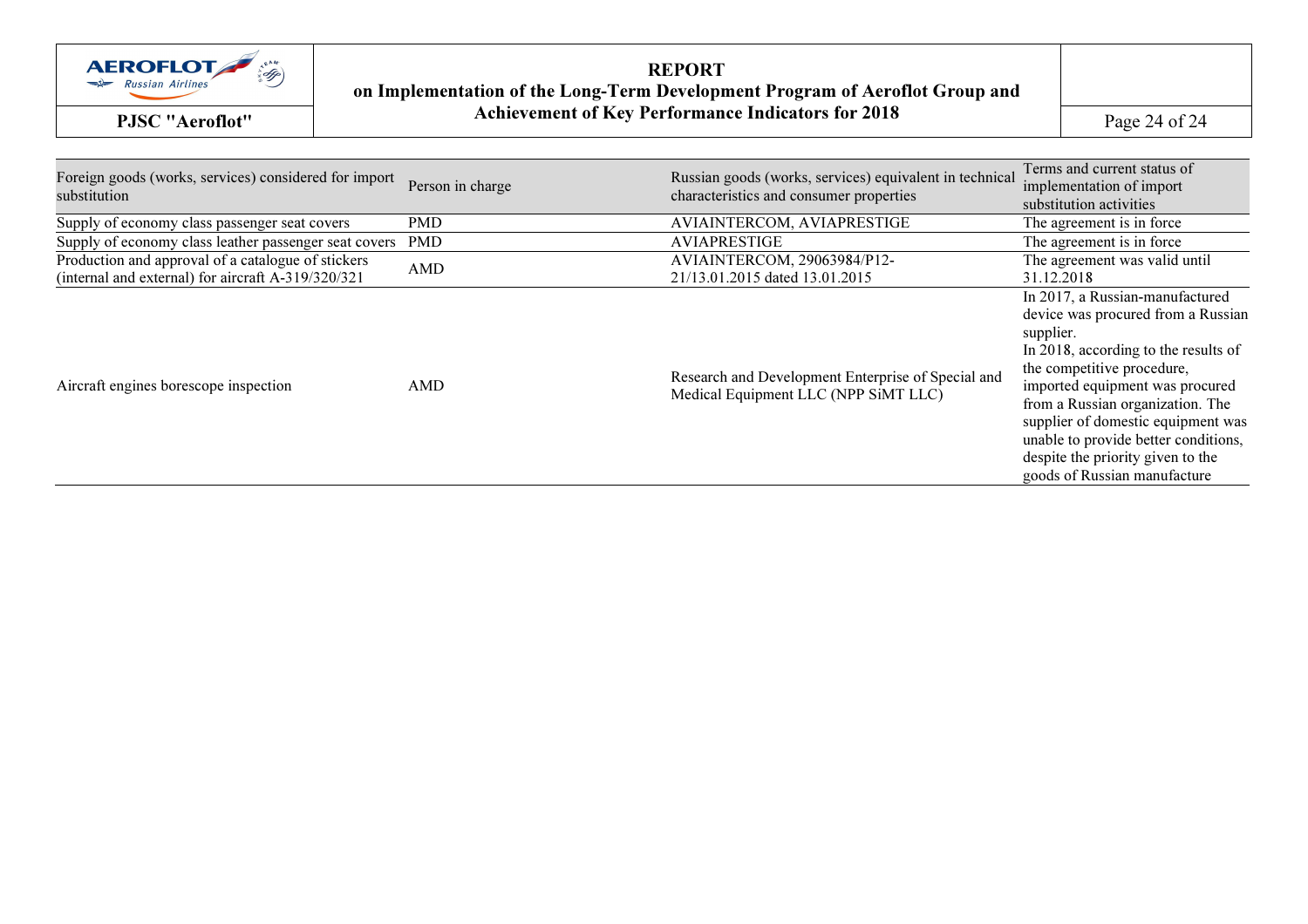

REPORTon Implementation of the Long-Term Development Program of Aeroflot Group and<br>
PJSC "Aeroflot" Achievement of Key Performance Indicators for 2018 Page 25 of 24

| Foreign goods (works, services) considered for import substitution                                                                                          |            | Person in charge | Russian goods (works, services) equivalent in technical<br>characteristics and consumer properties                                      | Terms and current status of<br>implementation of import<br>substitution activities                                                                                                                                                                                                                                                                                                                                                                                      |
|-------------------------------------------------------------------------------------------------------------------------------------------------------------|------------|------------------|-----------------------------------------------------------------------------------------------------------------------------------------|-------------------------------------------------------------------------------------------------------------------------------------------------------------------------------------------------------------------------------------------------------------------------------------------------------------------------------------------------------------------------------------------------------------------------------------------------------------------------|
|                                                                                                                                                             |            |                  |                                                                                                                                         | according to the Government<br>Resolution No. 925.                                                                                                                                                                                                                                                                                                                                                                                                                      |
| Supply of consumable chemicals with AOG, CRIT,<br><b>ROUTINE</b> status                                                                                     | <b>PMD</b> |                  | <b>AVIAINTERCOM</b>                                                                                                                     | The agreement is in force                                                                                                                                                                                                                                                                                                                                                                                                                                               |
| Delivery of demonstration sets of bags with Emergency<br>and Safety Equipment                                                                               | <b>PMD</b> |                  | AVIAPRESTIGE, AVIAINTERCOM                                                                                                              | The agreement is in force.                                                                                                                                                                                                                                                                                                                                                                                                                                              |
| Research, development (composition, production<br>technologies, experimental model) of new anti-icing<br>liquid, technical documentation for its production | <b>LCD</b> |                  | Federal State Educational Institution of Higher<br>Professional Education "Kazan National Research<br>Technological University" (KNITU) | In 2018, work was partially<br>completed (stages 2.1. 2.2 and stage<br>2.2 additional) under agreement<br>with KNITU No. 6912.<br>Further implementation of R&D to<br>create the composition and<br>production technology of propylene<br>glycol-based de-icing fluid Type -<br>IV was considered inexpedient by<br>the U.S. Federal Aviation Authority<br>(FAA) due to changes in the<br>holdover time tables of propylene<br>glycol-based de-icing fluid Type-<br>IV. |